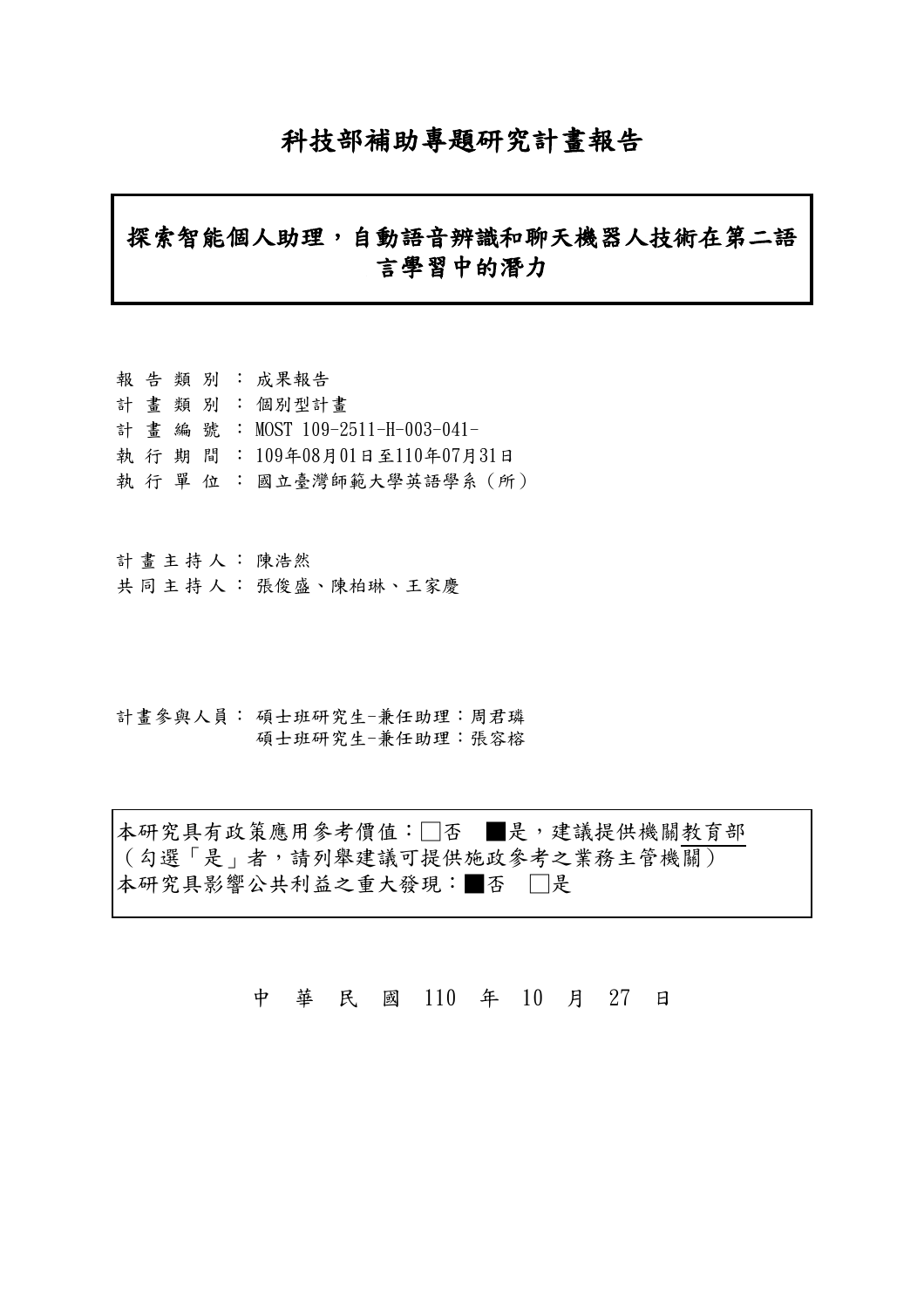中文摘要: 隨著科技的進步,智能語音助理(IPAs)已經能夠使用語音控制來協 助使用者完成各種任務。因為智能語音助理能引發對話互動,研究 者推測它們有助於第二語言學習,尤其是發音、聽力及口說能力。 目前,很少實驗研究探討智能語音助理對於L2聽力與口說的影響。 本研究探討Amazon Echo Show—一款熱門的智能語音助理對於L2學 習者聽力及口說的影響,以及學習者對該工具的看法。本研究將兩 個班級隨機分為控制組與實驗組,控制組接受一般的課程,而實驗 組接受7次的Alexa課程(每次約50分鐘)。實驗前後,兩組都會進行 多益聽力與口說模擬測驗,實驗組在實驗後填寫調查他們對於智能 語音助理看法的問卷。實驗結果發現學習者的口說有顯著差異,表 示學習者可以透過與智能語音助理互動來提高他們的口說能力,會 有如此正面的影響是因為智能語音助理能供更多口說機會讓學生練 習目標語言,學習者表示智能語音助理提供更多的口語互動,同時 也能降低他們的口說焦慮。這些正面的研究發現顯示,研究者應該 進一步探索智能語音助理的潛力,語言教師也該嘗試將它們融入課 堂。

中文關鍵詞: 智能助理(IPAs)、聽力能力、口說能力、學習者觀點、互動

英文摘要: With advances in technology, intelligent personal assistants (IPAs) have become available to assist users with a variety of tasks using voice commands. Because IPAs may induce dialogic interactions, researchers speculated that they may benefit second language learning, especially regarding pronunciation, listening and speaking skills. So far, very few experimental studies have examined the effects of IPAs on the improvement of L2 listening and speaking. The present study examined the effects of one popular IPA, the Amazon Echo Show, on L2 learners' listening and speaking skills as well as the learners' perceptions of the IPA. Two classes were recruited and randomly assigned as a control and an experimental group. While the control group continued with their regular lessons, the experimental group received seven Alexa sessions (each of around 50 minutes). Both groups took mock TOEIC listening and speaking tests before and after the experiment and the experimental group completed a survey exploring their perceptions of working with the IPA. A significant difference was found regarding speaking, suggesting that learners can improve their speaking skills through interacting with an IPA. This positive effect might be because the IPA provided more speaking opportunities and allowed the learners to practice the target language. The learners reported that IPAs offered more oral interactions and also reduced their speaking anxieties. These positive findings suggest that researchers should further explore the potential of IPAs and language teachers might try to incorporate them in the classroom.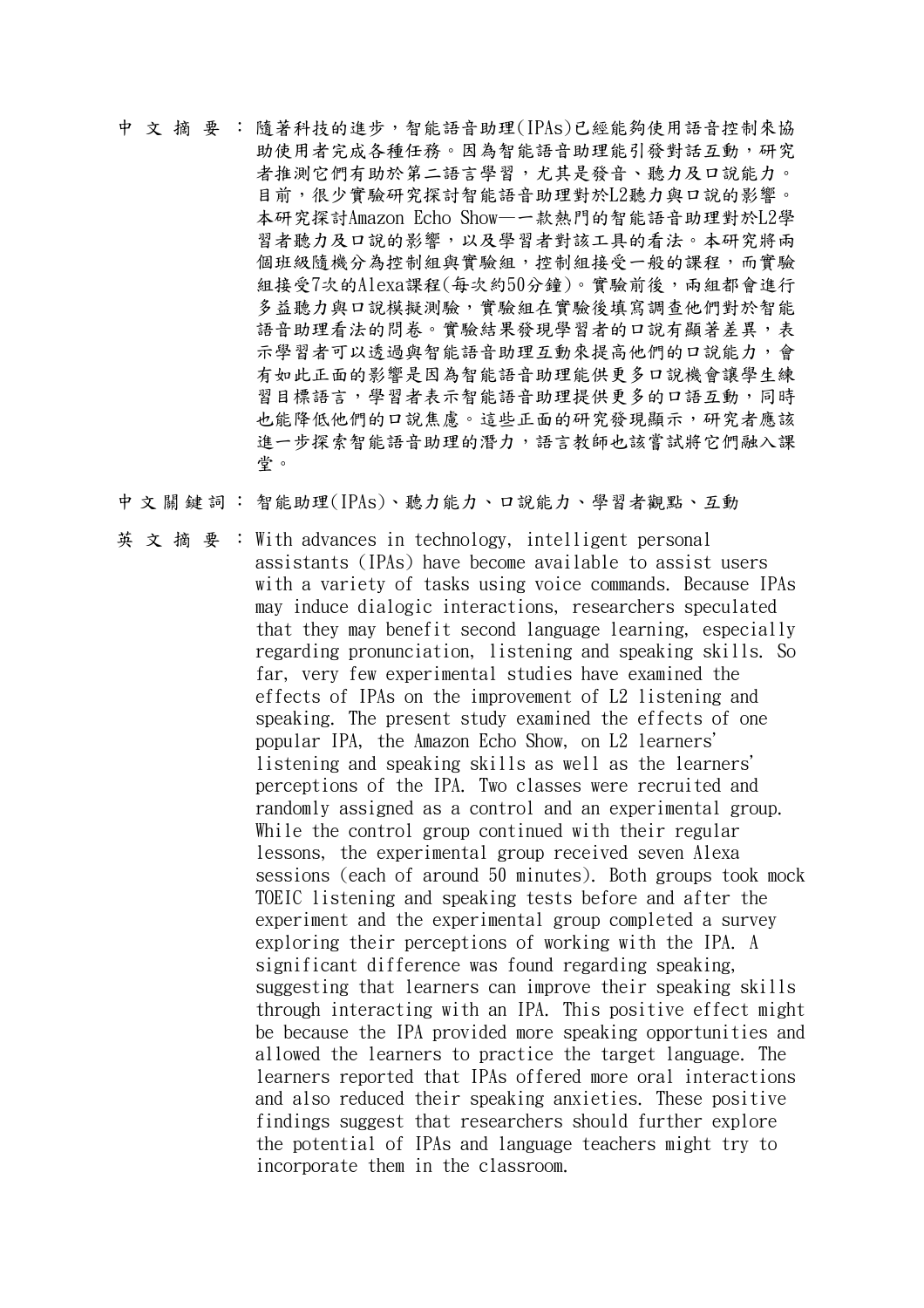英文關鍵詞: intelligent personal assistants (IPAs), listening skills, speaking skills, learners' perceptions, interactions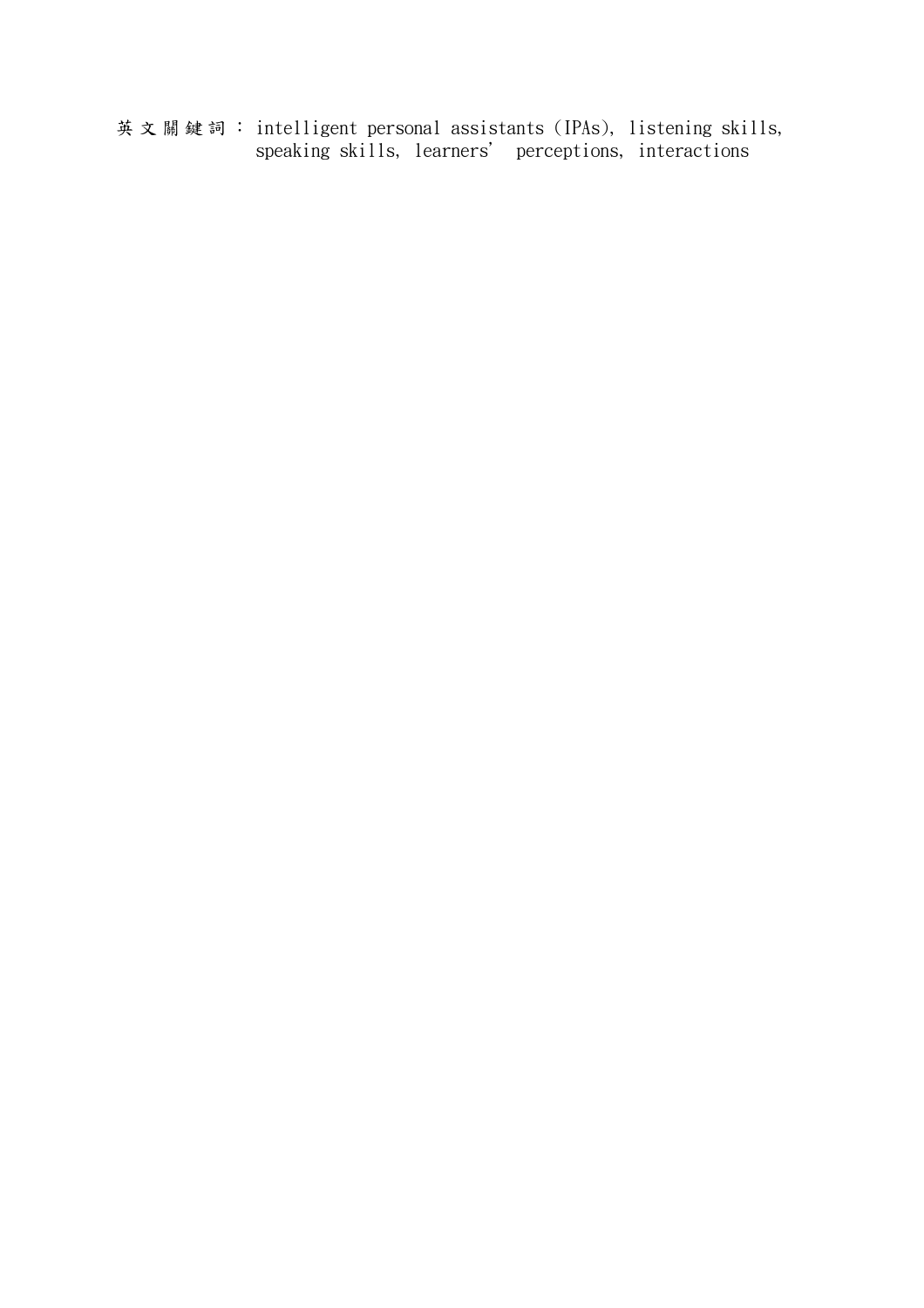# 科技部補助專題研究計畫報告

計畫名稱:探索智能個人助理、自動語音辨識和聊天機器人技術在 第二語言學習中的潛力

報告類別:□進度報告

V 成果報告:V 完整報告/□精簡報告 計畫類別:V個別型計畫 □整合型計畫 計書編號: MOST  $109-2511-H-003-041-$ 執行期間:109 年 8 月 1 日至 110 年 7 月 31 日

執行機構及系所:109-2511-H-003-041-

計畫主持人:陳浩然 國立臺灣師範大學英語學系 共同主持人:陳柏琳教授,師大資訊工程系;張俊盛教授,國 立清華大學資訊工程學系;王家慶教授,中央大學資訊工程學 系

計畫參與人員:周君璘、張容榕

本計書除繳交成果報告外,另会下列出國報告,共 0 份: □執行國際合作與移地研究心得報告

□出席國際學術會議心得報告

□出國參訪及考察心得報告

本研究具有政策應用參考價值: □否 V 是, 建議提供機關 (勾選「是」者,請列舉建議可提供施政參考之業務主管機關) 本研究具影響公共利益之重大發現:V 否 □□是

中 華 民 國 110 年 10 月 10 日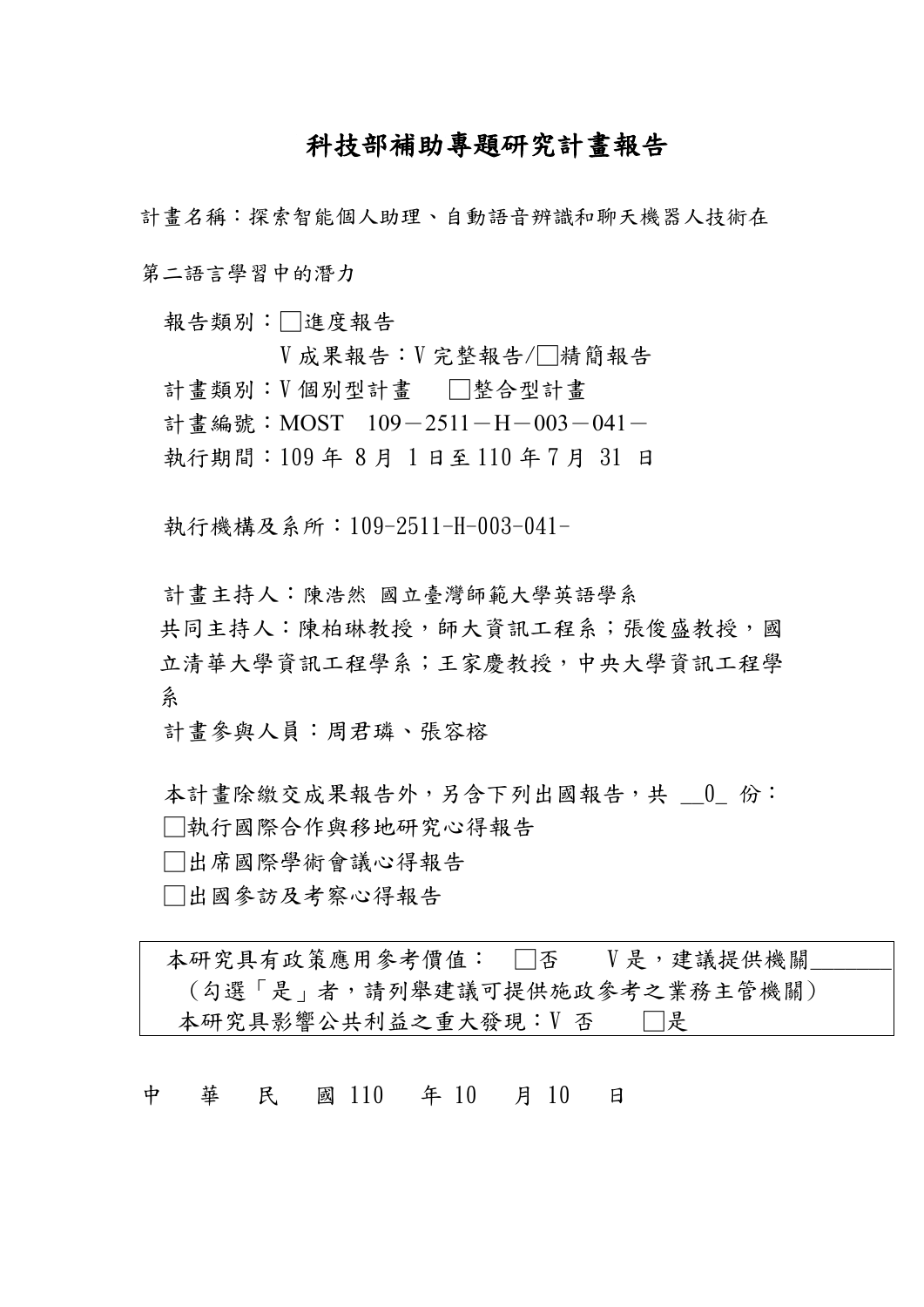#### 摘要

隨著科技的進步,智能語音助理(IPAs)已經能夠使用語音控制來協助使用者 完成各種任務。因為智能語音助理能引發對話互動,研究者推測它們有助於第二 語言學習,尤其是發音、聽力及口說能力。目前,很少實驗研究探討智能語音助 理對於 L2 聽力與口說的影響。本研究探討 Amazon Echo Show—一款熱門的智 能語音助理對於 L2 學習者聽力及口說的影響,以及學習者對該工具的看法。本 研究將兩個班級隨機分為控制組與實驗組,控制組接受一般的課程,而實驗組接 受7次的 Alexa 課程(每次約50分鐘)。實驗前後,兩組都會進行多益聽力與口說 模擬測驗,實驗組在實驗後填寫調查他們對於智能語音助理看法的問卷。實驗結 果發現學習者的口說有顯著差異,表示學習者可以透過與智能語音助理互動來提 高他們的口說能力,會有如此正面的影響是因為智能語音助理能供更多口說機會 讓學生練習目標語言,學習者表示智能語音助理提供更多的口語互動,同時也能 降低他們的口說焦慮。這些正面的研究發現顯示,研究者應該進一步探索智能語 音助理的潛力,語言教師也該嘗試將它們融入課堂。

關鍵字:智能助理**(IPAs)**、聽力能力、口說能力、學習者觀點、互動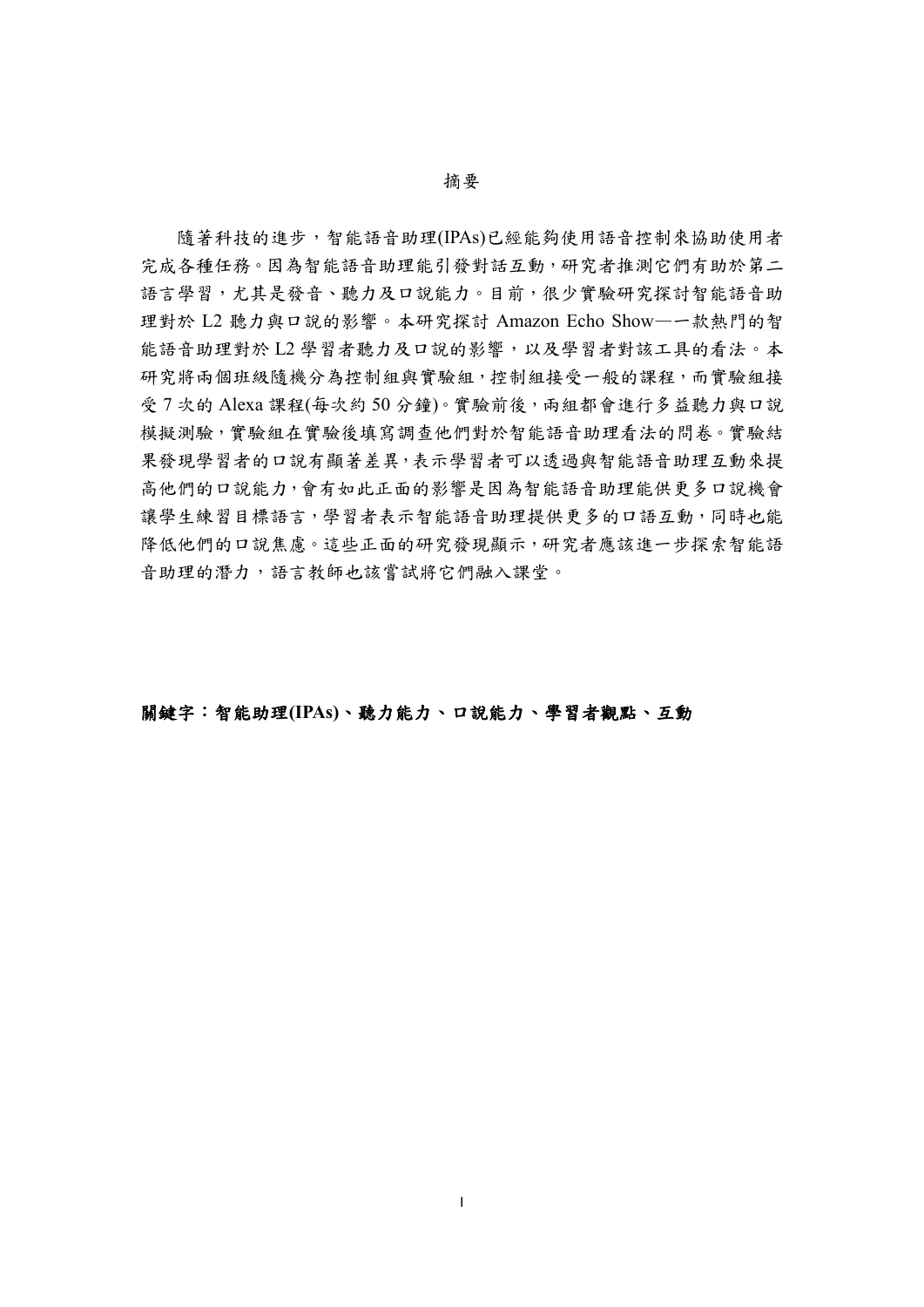# **Investigating the impact of the intelligent personal assistants (IPAs) on second language learning**

With advances in technology, intelligent personal assistants (IPAs) have become available to assist users with a variety of tasks using voice commands. Because IPAs may induce dialogic interactions, researchers speculated that they may benefit second language learning, especially regarding pronunciation, listening and speaking skills. So far, very few experimental studies have examined the effects of IPAs on the improvement of L2 listening and speaking. The present study examined the effects of one popular IPA, the Amazon Echo Show, on L2 learners' listening and speaking skills as well as the learners' perceptions of the IPA. Two classes were recruited and randomly assigned as a control and an experimental group. While the control group continued with their regular lessons, the experimental group received seven Alexa sessions (each of around 50 minutes). Both groups took mock TOEIC listening and speaking tests before and after the experiment and the experimental group completed a survey exploring their perceptions of working with the IPA. A significant difference was found regarding speaking, suggesting that learners can improve their speaking skills through interacting with an IPA. This positive effect might be because the IPA provided more speaking opportunities and allowed the learners to practice the target language. The learners reported that IPAs offered more oral interactions and also reduced their speaking anxieties. These positive findings suggest that researchers should further explore the potential of IPAs and language teachers might try to incorporate them in the classroom.

# **Keywords: intelligent personal assistants (IPAs), listening skills, speaking skills, learners' perceptions, interactions**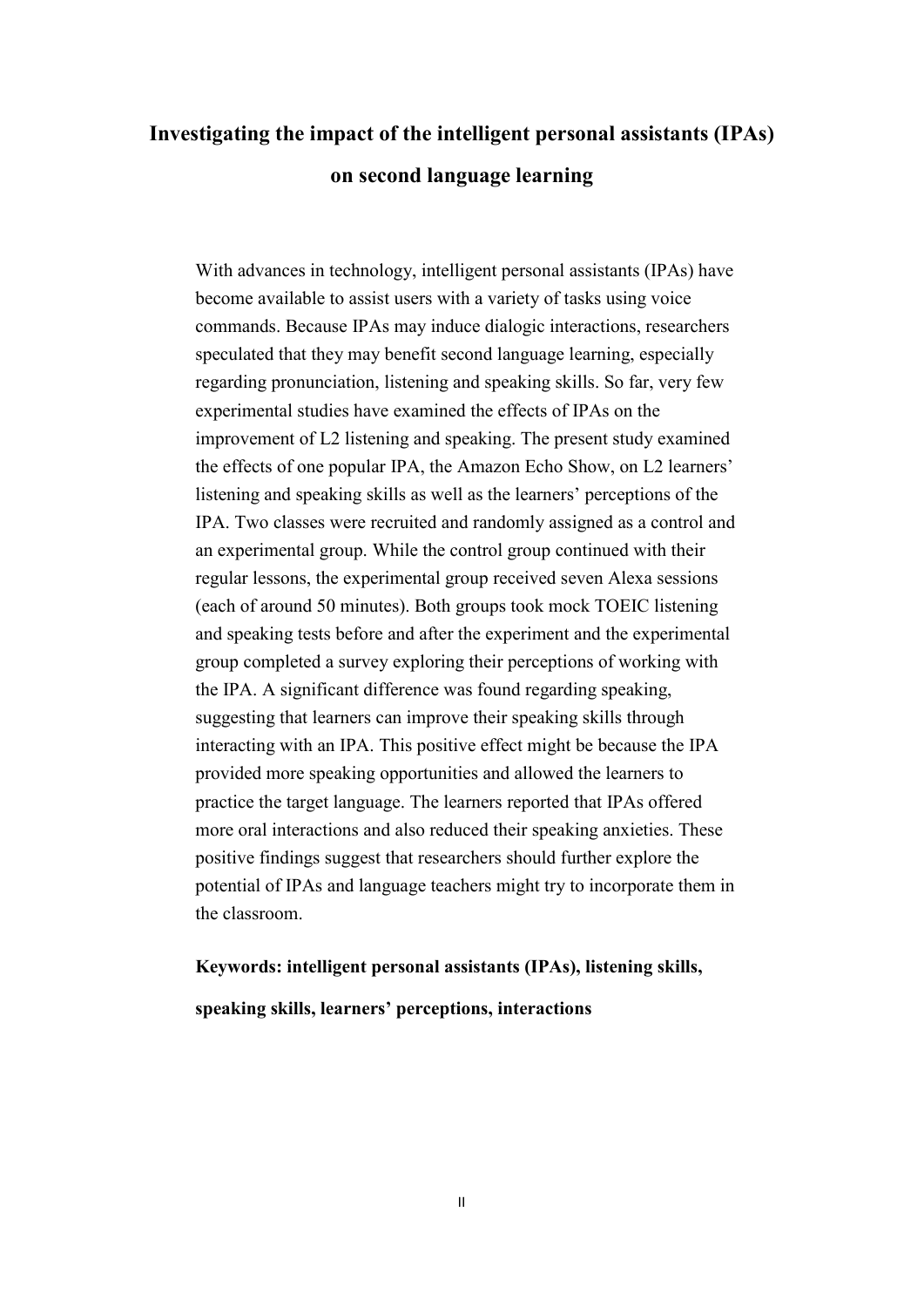#### **1. Introduction**

Emerging new technologies have led to the development of devices like intelligent virtual assistants (IVAs) and intelligent personal assistants (IPAs). IPAs receive commands through systems such as automatic speech recognition (ASR) and comprehend these commands through technologies like natural language processing (NLP) (Goksel-Canbek & Mutlu, 2016). NLP involves the analysis of linguistic data and allows an IPA to respond to a user in natural language. With such innovations, users can easily ask their IPAs to perform tasks or provide services such as controlling home devices (e.g., turn lights on/off) or managing e-mail/to-do lists.

Because IPAs offer a rich set of capabilities, researchers have explored the possibility of using them for language teaching and learning. For instance, dialogues from textbooks have been integrated in Google Home smart speakers, allowing learners to use their IPAs to practice them (Ali, 2018; Tagawa, Jin, & Inoue, 2019).

Many researchers have suggested that IPAs might be helpful for language learning, especially regarding the development of pronunciation, listening and speaking abilities, because they may induce dialogic interactions, (Barcomb, Grimshaw, & Cardoso, 2017; Canbek & Mutlu, 2016; Dizon, 2021; Moussalli & Cardoso, 2016, 2020; Pyae & Scifleet, 2018, 2019; Sing, Embi, & Hashim, 2019; Underwood, 2017). According to interactionist theory, dialogic interactions can promote language development because it naturally provides opportunities for input, output and interaction (Long, 1996). In IPA-induced interactions, IPAs provide input (e.g., answering questions, providing information) and learners provide oral output (e.g., asking questions, making commands). The value of such interactions has been found to be twofold. Learners are provided with an interlocutor to have more speaking practice, which were often limited to teacher-students interactions and limited by large class size (Ortega, 2007). Additionally, learners are offered the opportunities to negotiate for meaning and receive feedback, which assist learners to notice gaps between their intended meaning and structures of target language (Pica, 2013). Learners are then able to modify their uses of target language (Long, 1996), which could be viewed as pushed output (Swain, 2005) or reformulation (Pica, 1992). There have been studies supported that negotiation of meaning and feedback could promote language development.

Other researchers have suggested that IPAs may engage learners in a meaningful interactive environment (Barcomb et al., 2017; Bibauw, François, & Desmet, 2019; Canbek & Mutlu, 2016; Seneff, Wang, Peabody, & Zue, 2004; Underwood, 1984).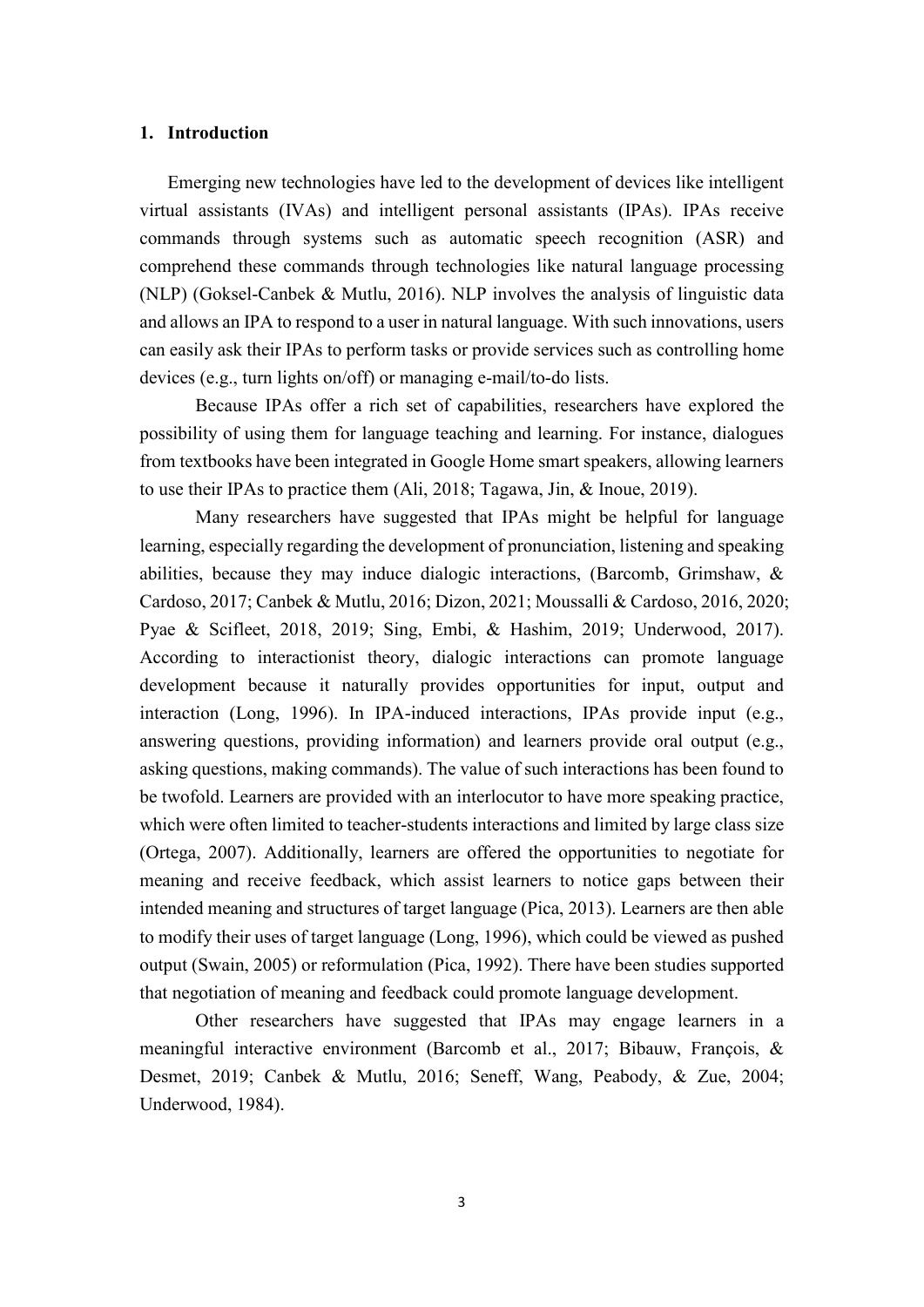#### **2. Literature Review**

## **2.1. Learners' perceptions and strategy uses of IPAs**

Because IPAs may promote dialogic interactions, researchers have explored their use in language classes (Canbek & Mutlu, 2016; Chen, Yang, & Lai, 2020; Dizon, 2017; Moussalli & Cardoso, 2016; Tai & Chen, 2020; Underwood, 2017). They have also explored how language learners perceive the use of IPAs. The findings have generally been positive. Most learners enjoy using IPAs and think they help develop listening and speaking skills. For example, Chen et al. (2020) investigated the perceptions of 29 Taiwanese learners who used Google Home smart speakers. The results revealed that the learners were generally found the Google Home smart speakers motivating, enjoyed the interactive experience, and considered Google Home a useful tool to develop their listening and speaking abilities.

Dizon (2017) provides another example. The perceptions of four Japanese college learners on the use of the Amazon smart speakers were explored. The learners reported that the interactions with the Amazon smart speakers were very helpful in developing their listening and speaking abilities in English. Dizon (2017) commented that IPA-induced dialogues could be especially important for EFL learners who typically have relatively few opportunities to use English in real-life interactions.

The use of IPAs can also promote a willingness to communicate (WTC). This was shown by Tai and Chen (2020) who recruited 112 eighth-grade EFL learners and asked them to complete a WTC questionnaire before and after interacting with Google Home smart speakers. Analysis of the questionnaires revealed that interacting with the IPAs provided a less threatening learning environment, especially regarding speaking practice, and enhanced a willingness to use the target language.

Additionally, research has also been conducted on IPAs and the use of communication strategies (Chen et al., 2020; Dizon, 2017; Moussalli & Cardoso, 2016; Underwood, 2017). It seems that the learners use a variety of strategies to reduce communication breakdowns with IPAs. The communication breakdowns indicated IPAs provided no response or did not answer users' questions or commands. For example, Underwood (2017) designed a series of tasks and asked eleven primary school students to make good use of their IPAs over nine months. Based on the researcher's observations, the learners were able to repeat, reformulate or self-correct in order to obtain responses from their IPAs. Similarly, Moussalli and Cardoso (2020) found that learners used strategies like repeating or rephrasing questions to mitigate communication breakdowns with IPAs.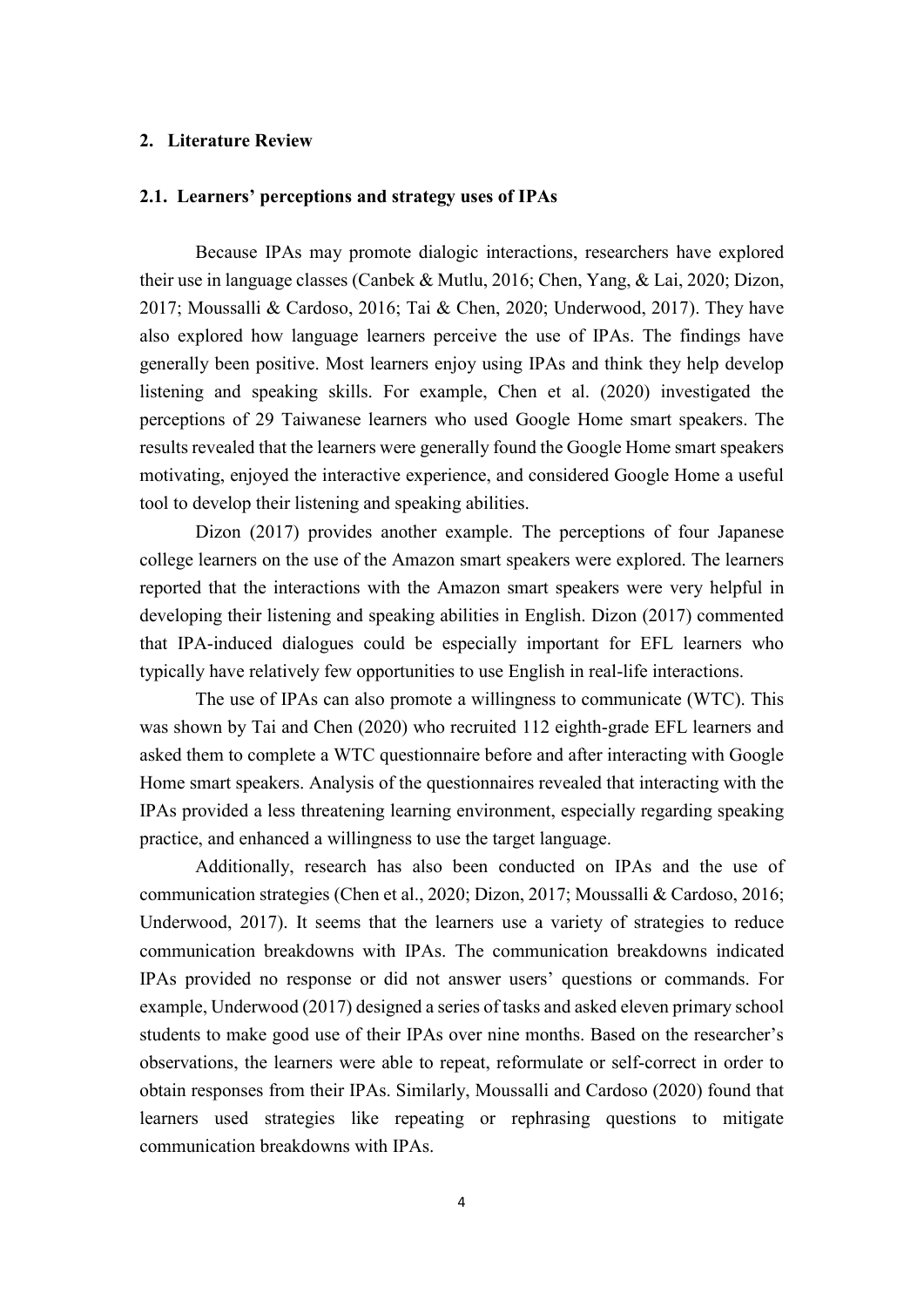#### *2.2 The effect of IPAs on language learning*

Although many studies have found that learners are motivated to use IPAs for language learning, few empirical studies have been conducted to examine the effects of IPAs on language learning. To the authors' knowledge, Dizon (2020) was the first study to explore the effects of IPAs on listening and speaking abilities. Dizon (2020) adopted the Amazon Echo Dot and recruited two groups. An experimental group of 13 learners received Echo Dot sessions over a period of 10 weeks, while a control group of 15 learners did not. The results revealed that the experimental group significantly enhanced their speaking ability compared with the control group. No significant difference was found regarding listening ability and Dizon (2020) speculated that the reason may be that attention was not specifically drawn to the listening content.

Although Dizon (2020) found IPAs to have positive effects regarding speaking, there were some limitations. First, only 13 leaners were engaged in the IPA-induced interactions. The findings, generated from a low number of participants, may not be generalized to other groups of learners. Second, the learners were engaged in a limited number of IPAs interactions, only ten sessions of 12 minutes. Over such a relatively short period of time, it is difficult to observe language development. Finally, Dizon (2020) adopted the Amazon Echo Dot, which did not have a visual display. Visual displays can provide rich visual support (e.g., subtitles, pictures, or video clips). Subtitles, for instance, have been shown to assist listening comprehension (Danan, 2004; Field, 2010; Osada, 2001; Vandergrift, 2011) and images and video clips have additive effects for language learning (Mayer, 2014; Mayer & Anderson, 1991, 1992; Paivio, 1990). The two channels (i.e., words and images) can complement one another and thus improve understanding.

With the above in mind, the present study aimed to explore the effects of IPAs on listening and speaking and to explore learner perceptions regarding the use of Amazon smart speakers. This study specifically included more participants, more interaction time with IPAs, and IPAs with a visual display. The research questions of the present study were:

Can Amazon smart speakers enhance learners' listening abilities?

Can Amazon smart speakers enhance learners' speaking abilities?

How do learners perceive the use of Amazon smart speakers for language learning?

## **3. Method**

### *3.1 Participants*

Two classes of college students in northern Taiwan were invited to participate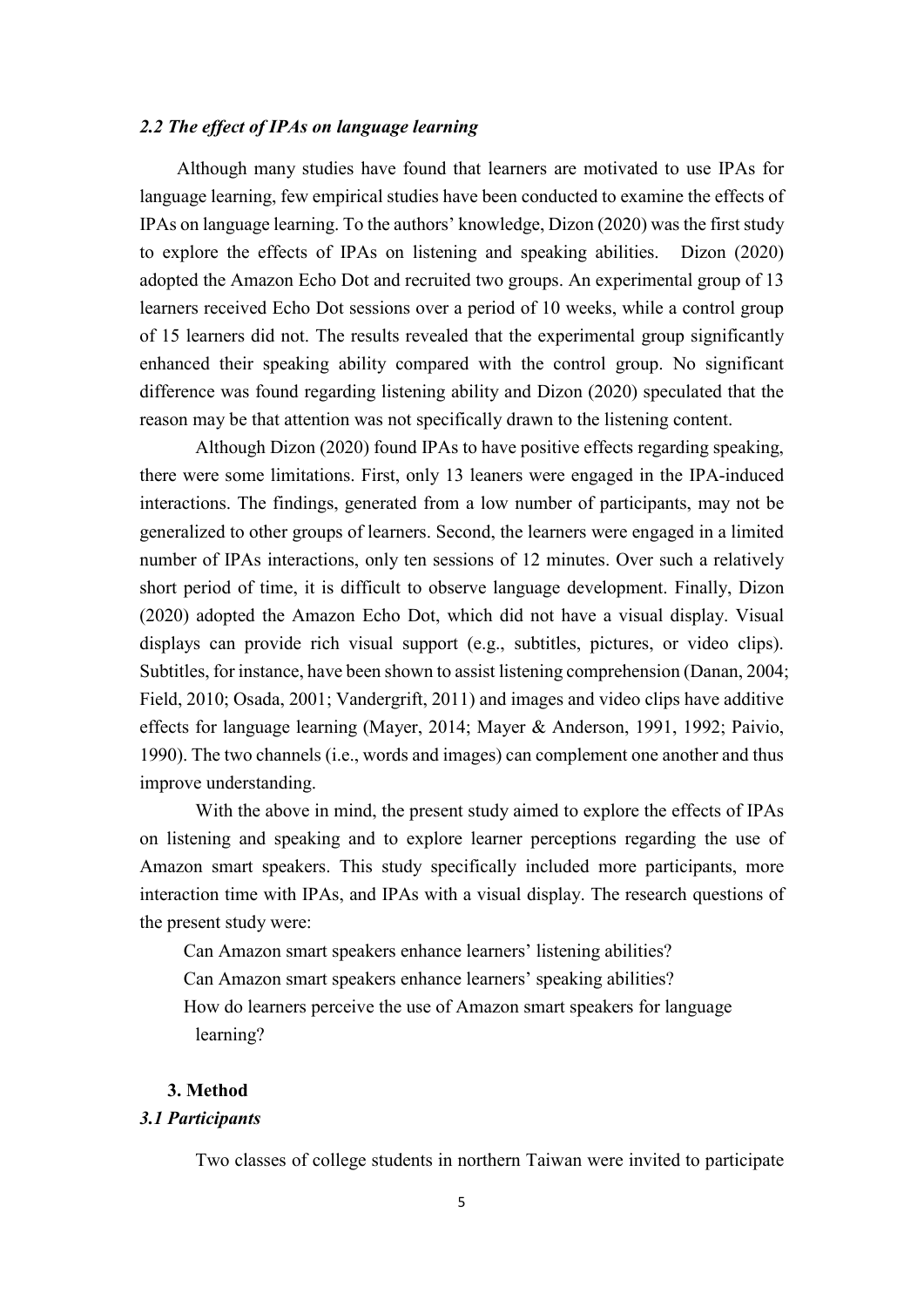in this experiment. These students were in their second or third year of college and were required to take an elective English course in addition to Freshman English courses. The elective course was Learning English Vocabulary, an intermediate level course, and the class met for two hours a week over a period of 18 weeks. The two classes were randomly assigned as a control and an experimental group. There were 26 learners in the control group and 24 learners in the experimental group. The classes were subdivided into groups of four to five learners to complete the in-class activities. The participants were around 19-years-old with Mandarin Chinese as their first language. They had all received formal English education since the third grade of elementary school, and their English proficiency level was estimated to be around CEFR B1 level.

### *3.2 The Instrument*

### *3.2.1 Amazon smart speakers*

In order to explore the effects of IPAs, Amazon smart speakers were selected for the present study because it was the most popular IPA globally (Statista©, 2021). Of the various Amazon smart speakers, Echo Show was selected as it is equipped with a touchable LED screen, which provides visual support (e.g., subtitles, pictures, or video clips). Both the Echo Show 5 (960-by-480-resolution, 5.5-inch display) and Echo Show 8 (1280-by-800, 8-inch display) were used. In terms of their capabilities and services, there is no difference between the two devices. "Alexa" is used in the following content to refer to both these Echo Show devices. Each group was provided with one Echo Show to complete all Alexa sessions.

#### *3.2.2 Alexa sessions*

Seven Alexa sessions were planned. The topic of each session is listed in Table 1 below. Because the students had not interacted with Alexa before, the researcher/teacher designed a series of sessions to familiarize them with Alexa interactions.

| <b>Session</b> | <b>Topics</b>         | <b>Example commands</b>        |  |
|----------------|-----------------------|--------------------------------|--|
|                | Get to know Alexa (1) | Alexa, how old are you?        |  |
|                |                       | Alexa, when is your birthday?  |  |
|                |                       | Alexa, where are you from?     |  |
|                |                       | Alexa, how much do you weigh?  |  |
|                |                       | Alexa, what color do you like? |  |

Table 1. The Alexa sessions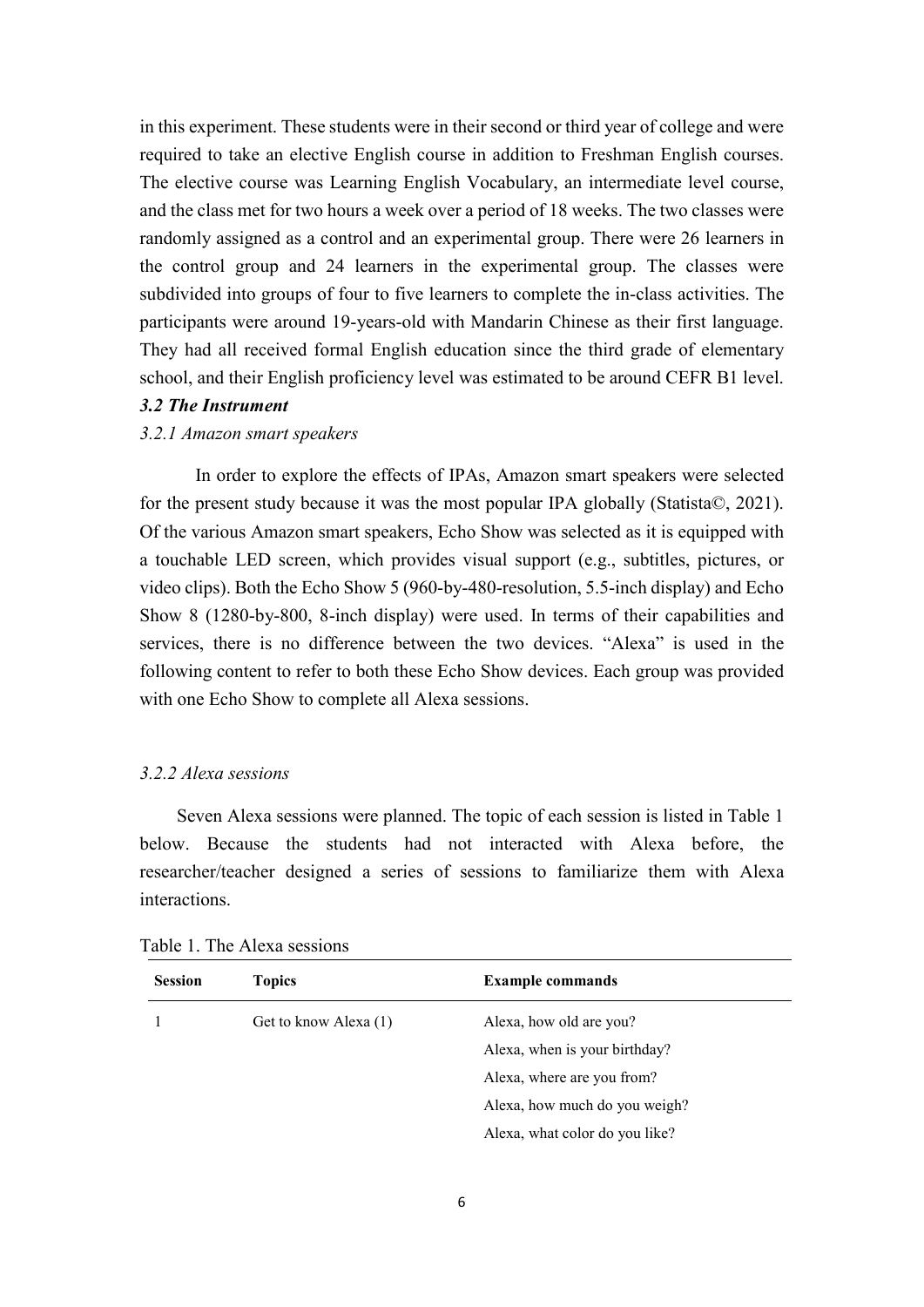|                | Get to know Alexa (2)         | Alexa, do you like dogs?                       |
|----------------|-------------------------------|------------------------------------------------|
|                |                               | Alexa, do you like cats?                       |
|                |                               | Alexa, what is your favorite animal?           |
|                |                               | Alexa, what is your favorite song?             |
| 3              | Have a small talk with Alexa  | Alexa, how is the weather in _____ today?      |
|                |                               | Alexa, tell me your favorite movie.            |
|                |                               | Alexa, tell me your favorite sport.            |
| $\overline{4}$ | Getting more information from | Alexa, what is the definition of $\frac{?}{?}$ |
|                | Alexa                         | Alexa, what is a synonym for $\frac{?}{?}$     |
|                |                               | Alexa, what is an antonym for $\frac{1}{2}$ ?  |
|                |                               | Alexa, how do you say _ in Chinese?            |
|                |                               | Alexa, who is $\frac{?}{?}$                    |
| 5              | Getting more information from | Alexa, read a poem.                            |
|                |                               |                                                |
|                | Alexa for fun                 | Alexa, sing a song.                            |
|                |                               | Alexa, tell me a story.                        |
| 6              | Games with Alexa (1)          | Alexa, start Akinator.                         |
|                |                               | Alexa, start True or False.                    |
|                |                               | Alexa, start Animal Games.                     |
|                |                               | Alexa, start Animal Letter.                    |
| 7              | Games with Alexa (2)          | Alexa, start Animal Detective.                 |
|                |                               | Alexa, start the Magic door.                   |

The learners had one session per week and each session lasted for about 50 minutes. At the beginning of each session the researcher/teacher took five minutes to explain the goal of the session (e.g., Session 1 was to ask more information about Alexa). The learners were then given a handout to complete during the session. For example, when the learners asked "Alexa, how old are you?" and Alexa responded "I was released November  $6<sup>th</sup>$ , 2014.", the learners were required to write down six years old on the handout for Session 1. During each session the learners interacted with Alexa for about 45 minutes.

## *3.2.3 Pre- and post-tests in listening and speaking*

In order to examine the learners' listening and speaking abilities, a pre- and posttest design was administered. The learners of both groups were required to take mock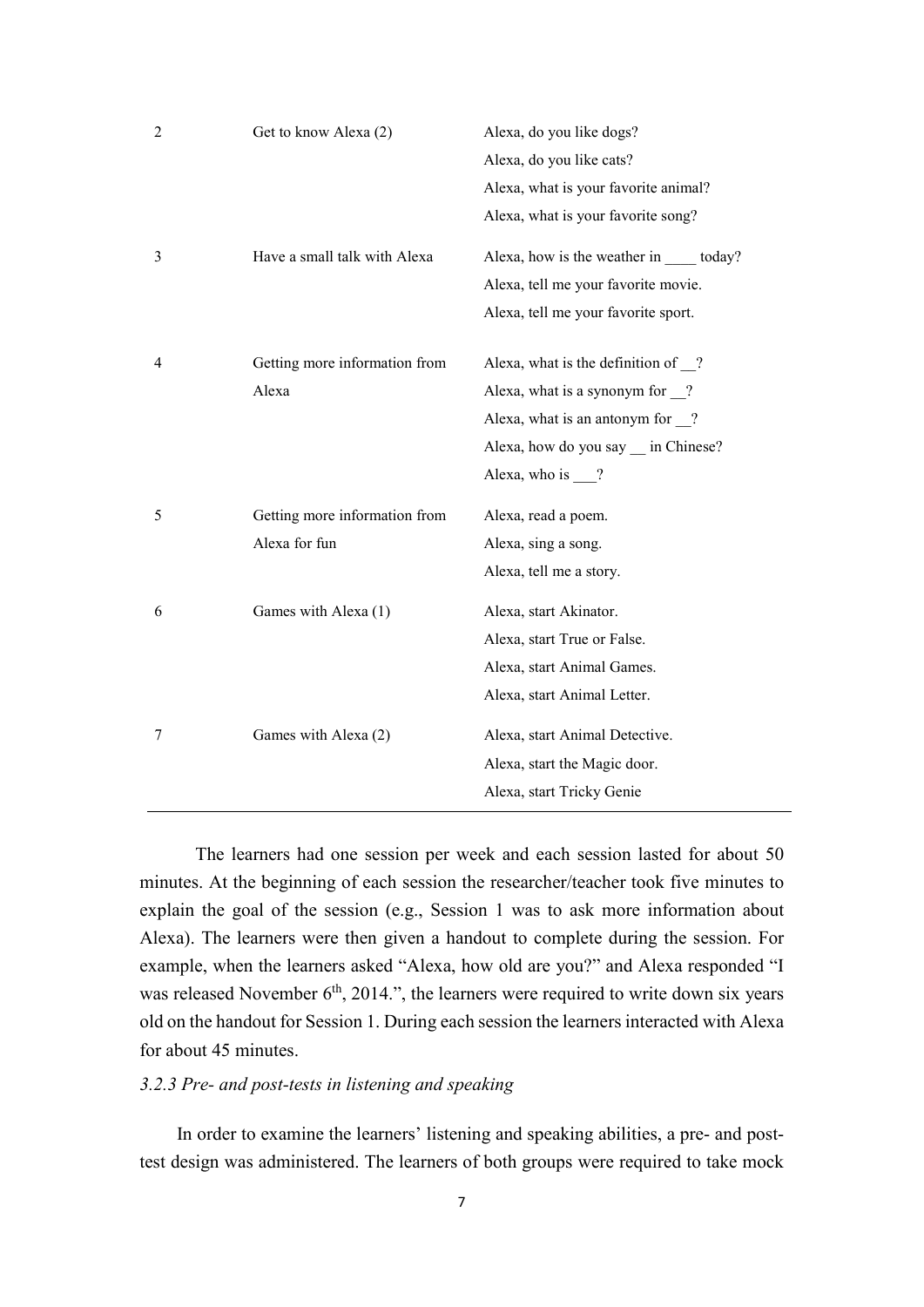TOEIC listening and speaking tests before and after the experiment in a computer lab. It took about 45 minutes to complete the four parts of the mock TOEIC listening test: photographs, questions, conversations, and talks. The TOEIC listening test results were shown on computer screens directly after the learners had completed it. The learners each took a screenshot of their test result and uploaded it to an online teaching platform offered by the school. The researcher/teacher then collected their test scores. The highest possible scores of the listening test were 120 points.

The three parts of the mock TOEIC speaking test took about 12 minutes to complete: read a text aloud, describe a picture, and answer questions. The learners' voice recordings were collected through the online teaching platform and then evaluated by two teachers who have taught English for more than 10 years. The teachers adopted the TOEIC Speaking Proficiency Level Descriptors to evaluate the learners' oral performance (Educational Testing Service, 2018), which has eight levels, from 1 (poor) to 8 (excellent). The speaking test results were presented in terms of 100 points for ease of presentation and comparison.

#### *3.3 Procedures*

Both groups underwent the same procedure: TOEIC pre-tests on listening and speaking, instructions, and TOEIC post-tests on listening and speaking. Regarding inclass instructions, the researcher/teacher adopted online materials and movies as the major teaching resources as the class was mainly focused on learning vocabulary. The control group only received vocabulary lessons, while the experimental group received vocabulary lessons and the Alexa sessions. Because the experimental group had both vocabulary lessons and Alexa sessions, the content of the vocabulary lessons was reduced by half. Figure 1 below illustrates the flow of the experiment.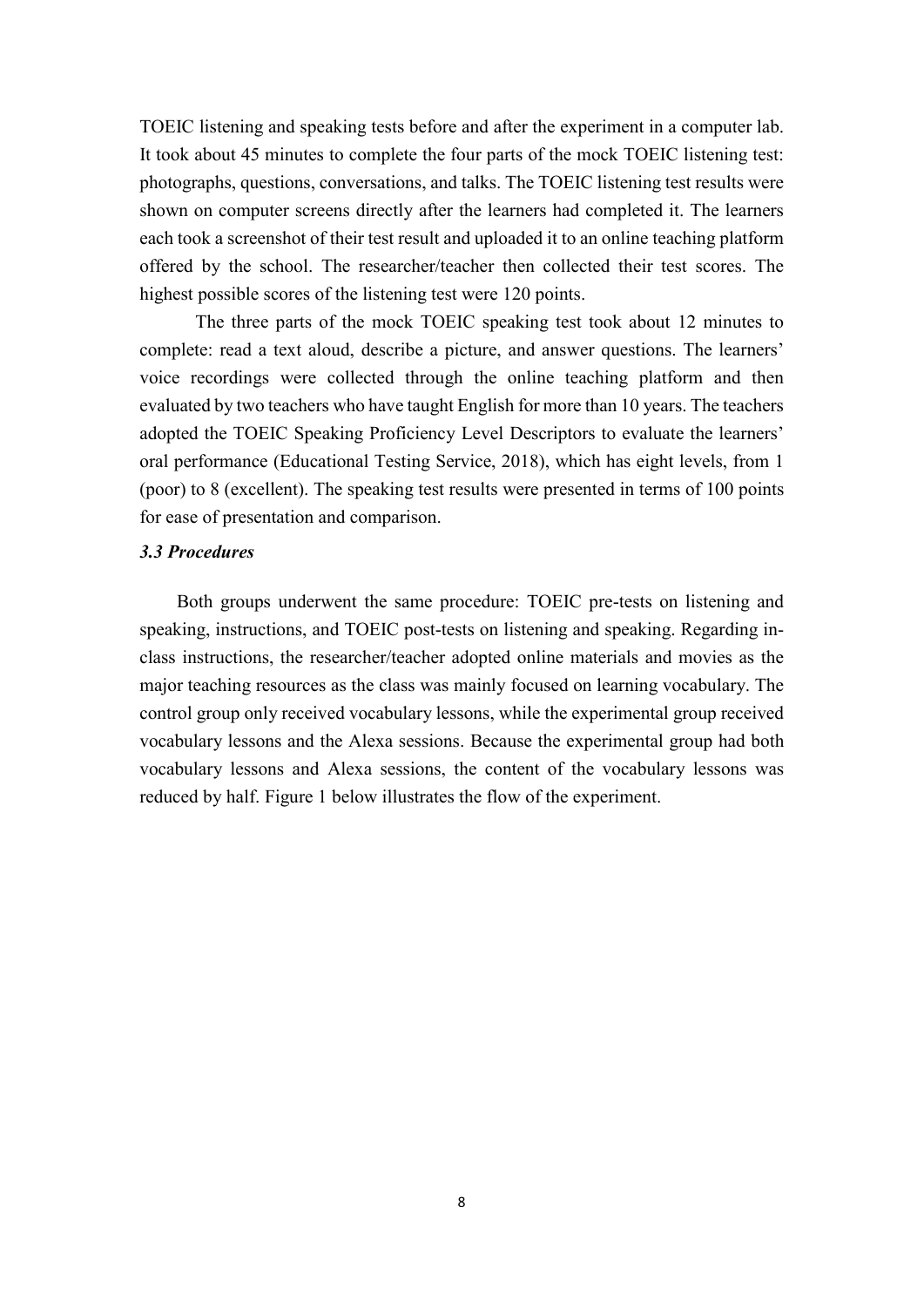

Figure 1. The procedure of the experiment

#### *3.4 Data analysis*

The data of the present study included (1) the mock TOEIC listening and speaking test scores of the two groups and (2) the survey results of the experimental group. To evaluate the speaking test, two teachers used the TOEIC Speaking Proficiency Level Descriptors (Educational Testing Service, 2018). Reliability between the two teachers was calculated using Cohen's kappa, the result being relatively reliable (*k*=0.83).

To analyze the TOEIC listening and speaking test scores, analysis of covariance (ANCOVA) was adopted to compare the listening and speaking abilities of the two groups whilst controlling for the pre-test.

### **4. Results**

#### *4.1 The statistical results of listening and speaking tests*

A one-way ANCOVA was conducted to determine if there was a statistically significant difference between the two groups regarding listening and speaking. The statistical results are shown in Table 2 below. After controlling for the listening pretest, no significant effect on listening ability was found,  $F(1, 47)=3.296$ ,  $p=0.076$ .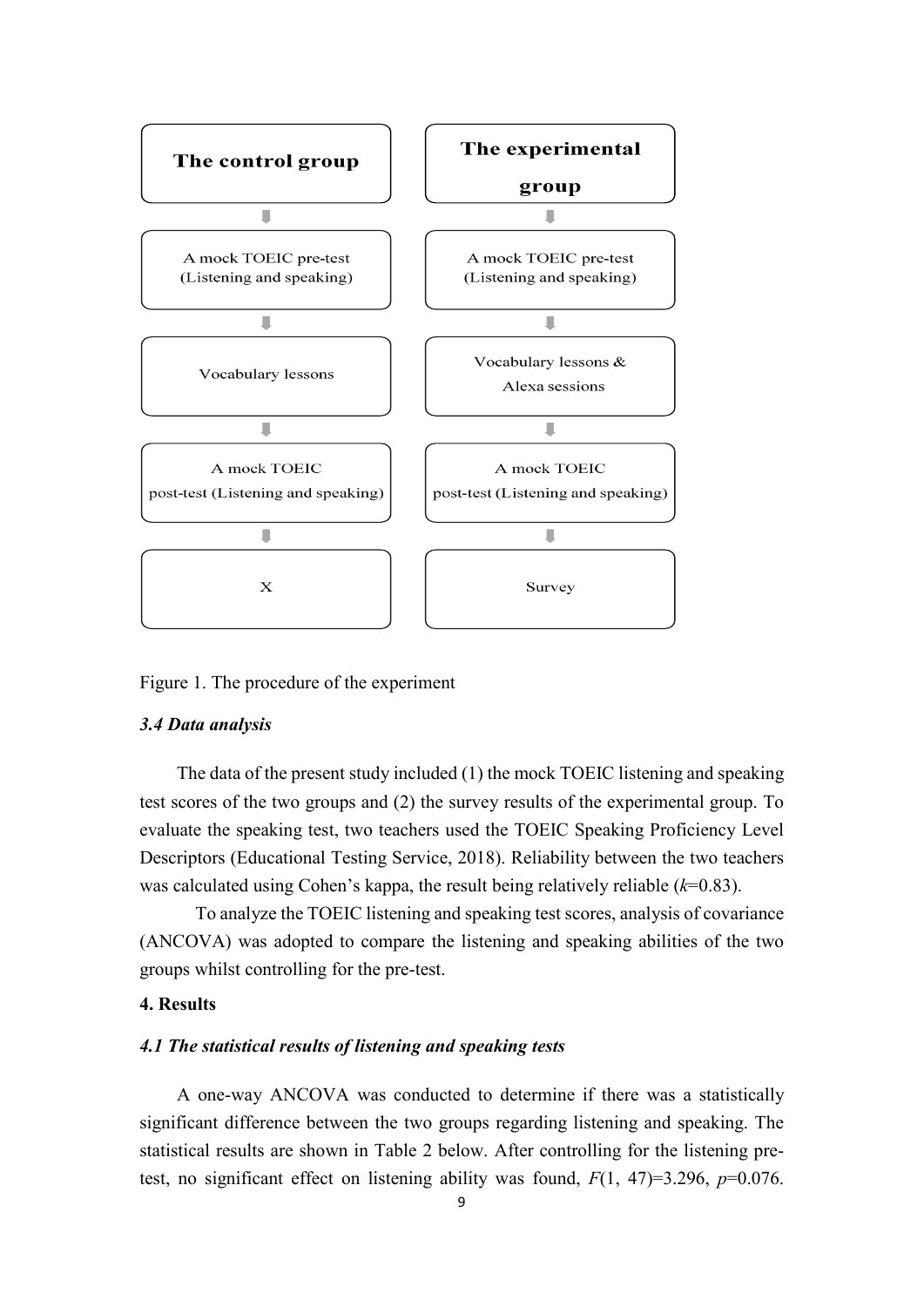However, a significant effect regarding speaking ability was discovered, *F*(1, 47)=20.867, *p*=0.000.

|           |                       | Mean     |           | $\bm{F}$ | $\boldsymbol{p}$ | $\eta^2$ |
|-----------|-----------------------|----------|-----------|----------|------------------|----------|
|           |                       | Pre-test | Post-test |          |                  |          |
| Listening | Control group         | 84.46    | 90.38     | 3.29     | 0.07             | 0.06     |
|           | Experimental<br>group | 83.00    | 96.78     |          |                  |          |
| Speaking  | Control group         | 76.61    | 76.95     | 20.86    | $0.000*$         | 0.307    |
|           | Experimental<br>group | 77.75    | 81.17     |          |                  |          |

Table 2. Statistical results of ANCOVA

#### **5. Discussion**

### *5.1 The effects of Alexa on the learners' listening and speaking ability*

Because IPAs can promote the rich interactions which are an important factor in language learning (Barcomb et al., 2017; Canbek & Mutlu, 2016; 2018; Long, 1996; Moussalli & Cardoso, 2016; Sing et al., 2019; Underwood, 2017; Underwood, 1984), a number of researchers have underscored the importance of exploring the effects of IPAs on listening and speaking abilities (Dizon, 2020; Zhang, Beckmann, & Beckmann, 2018). The present study examined whether learners could significantly enhance their listening and speaking abilities by interacting with Alexa. It was found that they could indeed enhance their speaking. This finding is in accordance with the finding of Dizon (2020). The IPA-induced interactions consisted of output from the learners and input from the IPAs. With IPAs, the learners may produce more output in response to Alexa, an interlocutor. The speaking practice could be especially valuable for those learners who have few opportunities to practice speaking.

Furthermore, the IPA-induced interactions offered the learners opportunities to negotiate meaning and receive feedback, allowing them to notice errors and modify their language. The opportunities to notice interlanguage problems and to solve them might help the development of speaking skills.

Alexa also potentially allowed the learners to improve their speaking abilities due to the presence of meaningful interactive learning contexts (Barcomb et al., 2017; Bibauw et al., 2019; Canbek & Mutlu, 2016; Seneff et al., 2004; Underwood, 1984).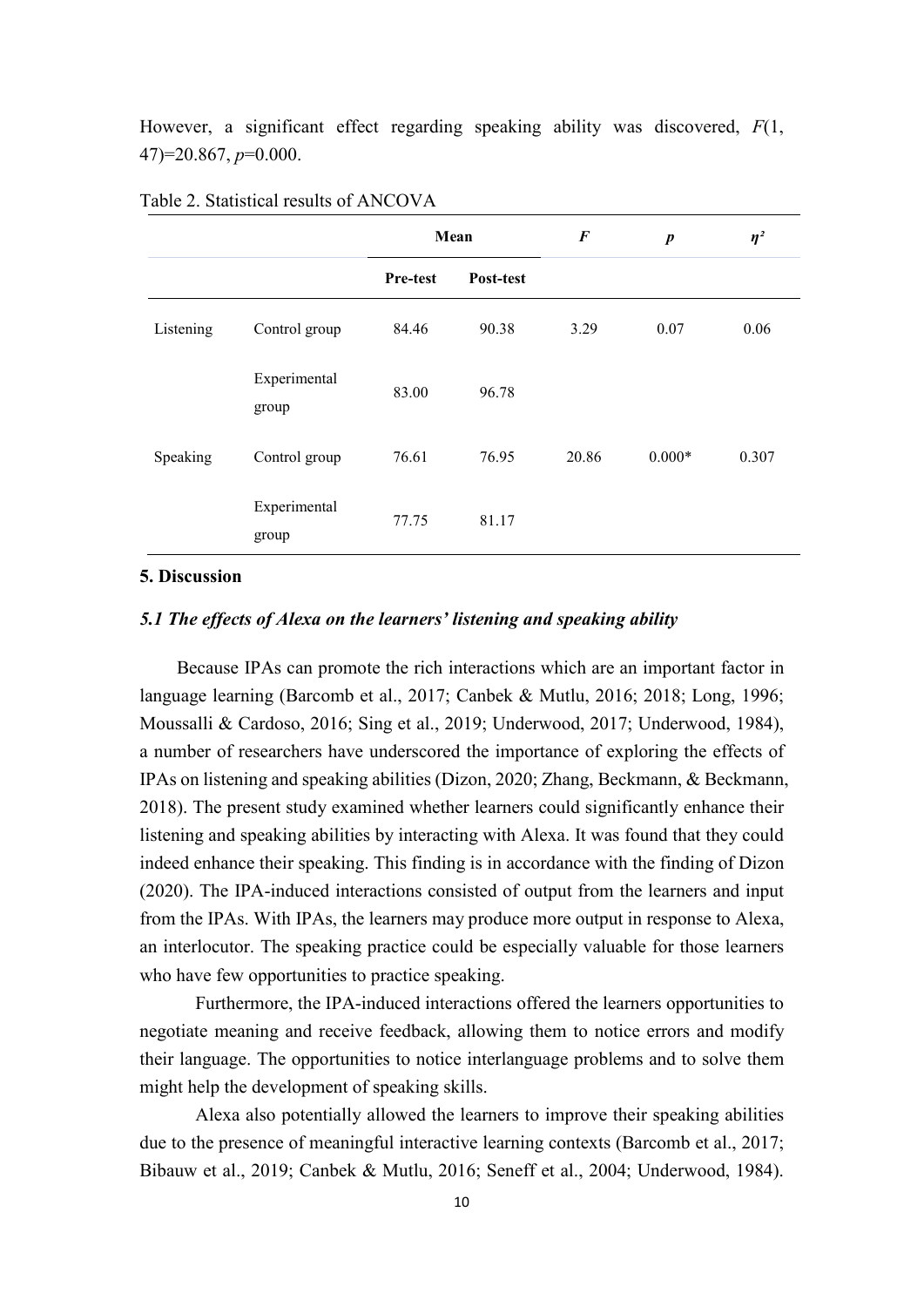Interacting with Alexa allowed the learners to actively use the target language to create their intended meaning. As has been noted (Engwall et al., 2021), interactive tasks allow learners to use language in meaningful contexts. For example, Alexa played the role as Narrator, providing information and thus stressing the learners' listening comprehension (Engwall et al., 2021). In such contexts, the learners organized their language to ask for information from Alexa, and listened to Alexa's response. When the tasks were designed with specific goals and the machine had a clearly defined role, the learners would use the target language in a meaningful way. Therefore, it seems possible that more extensive use of IPAs might help learners to use the target language more actively.

It was interesting to note that there was no significant difference between the two groups regarding the learners' listening ability. Dizon (2020) had a similar finding and explained that this might be because attention was not specifically drawn to Alexa's responses. Dizon (2020) suggested that learners could be required to write down Alexa's responses. However, in the present study the learners were specifically required to write down Alexa's responses and still no significant difference was found. Some studies have indicated that listening ability is difficult to improve and might need more time to develop (Pollard, Black-Hawkins, Cliff-Hodges, Dudley, & James, 2014). Therefore, it is possible that there were not enough Alexa-based sessions. If the learners were allowed more Alexa sessions or were exposed to more Alexa interactions, a significant improvement regarding listening might be observed. Another possible reason for the lack of significant improvement on listening ability might be related to the contents of the TOEIC listening test, which includes business-related vocabulary. The Alexa skills used in this study did not particularly focus on providing such vocabulary, focusing instead on general English listening skills.

#### **5. Conclusion**

The present study examined whether IPAs could enhance L2 listening and speaking and how learners perceived their use. It was found that the use of IPAs did indeed enhance the learners' speaking abilities, possibly due to the IPA-induced highly interactive learning environment. IPAs can provide EFL learners with more speaking practice, and the IPAs-induced interactions allowed the learners to produce more L2 output and receive more L2 input. These interactions could be especially valuable for EFL learners who have very few opportunities to interact with others in English. Interacting with IPAs allows learners to deliver messages, such as asking for more information, in the target language.

Although no significant improvement was observed regarding listening, it could be that more IPAs interactions may be necessary as in general the enhancement of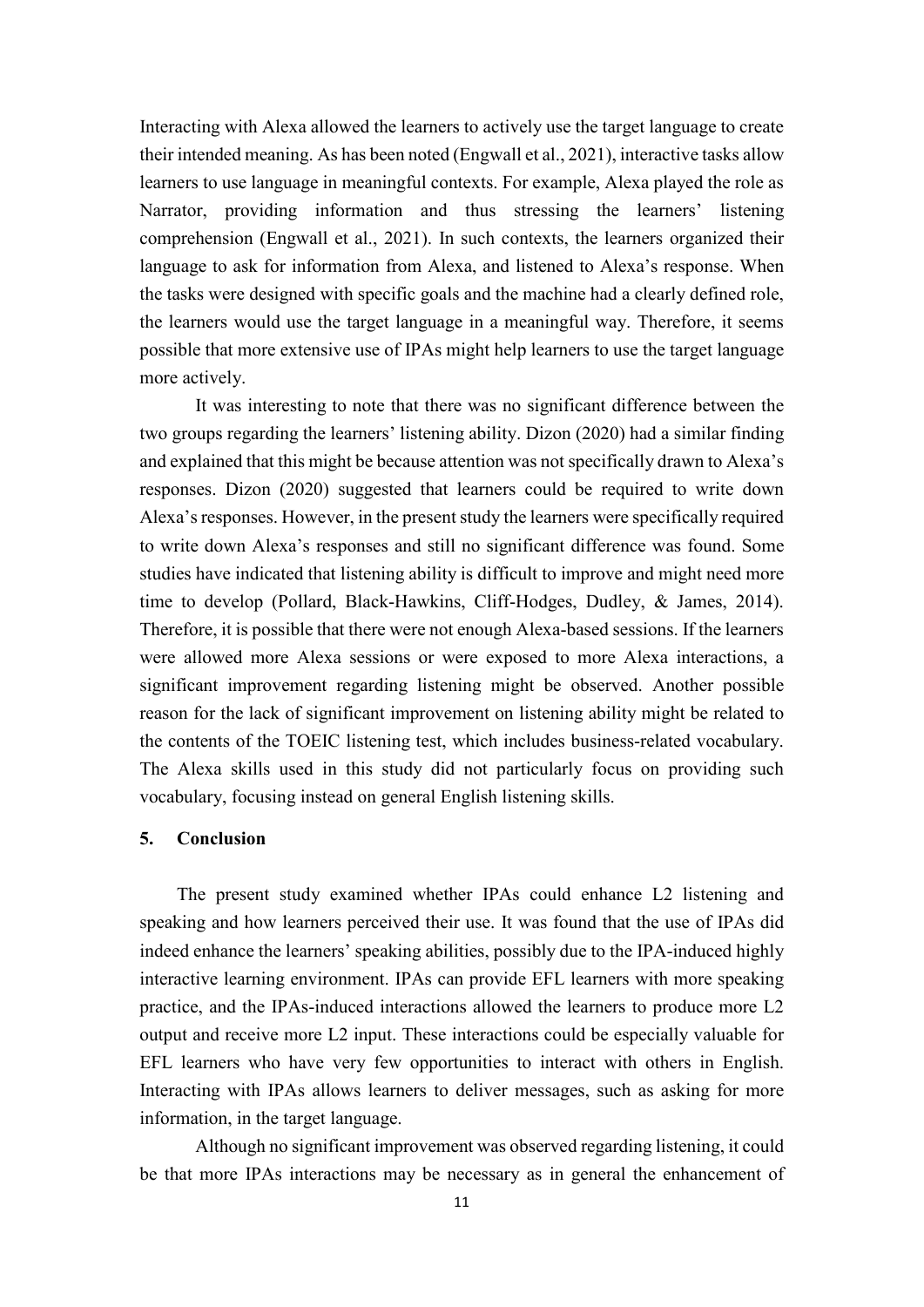listening ability takes longer. Moreover, the learners' perceptions of using the IPAs was also largely positive.

For future research, it is suggested that more participants at different proficiency levels should be invited to interact with different IPAs. This would help uncover the full potential of IPAs regarding language teaching and learning. Furthermore, it seems that visual support is helpful in language learning as, based on the findings of previous studies (Danan, 2004; Field, 2010; Mayer, 2014; Mayer & Anderson, 1991, 1992; Osada, 2001; Paivio, 1990; Vandergrift, 2011), it assists comprehension. With this in mind, it could be beneficial to conduct studies comparing the effects of different IPAs with and without visual displays on language development. Finally, more learning activities (Google actions and Alexa skills) could be designed and incorporated into IPAs. As Engwall et al. (2021) pointed out, there are four roles for machines in machine-human interactions (Interviewer, Interlocutor, Narrator, Facilitator). Taking advantage of these roles would generate engaging learning activities which could help develop L2 listening and speaking skills.

#### **6. References**

- Ali, M. (2018). Developing applications for voice enabled IoT devices to improve classroom activities. *Paper presented at the 2018 21st International Conference of Computer and Information Technology (ICCIT) (pp. 1-4)*. IEEE. Retrieved from<https://ieeexplore.ieee.org/document/8631906>
- Barcomb, M., Grimshaw, J., & Cardoso, W. (2017). I can't program! Customizable mobile language-learning resources for researchers and practitioners. *Languages, 2*(3), 8.
- Bibauw, S., François, T., & Desmet, P. (2019). Discussing with a computer to practice a foreign language: research synthesis and conceptual framework of dialoguebased CALL. *Computer Assisted Language Learning, 32*(8), 827-877. doi:10.1080/09588221.2018.1535508
- Canbek, N. G., & Mutlu, M. E. (2016). On the track of artificial intelligence: Learning with intelligent personal assistants. *Journal of Human Sciences, 13*(1), 592- 601.
- Chapelle, C. (2001). *Computer applications in second language acquisition*. Cambridge University Press.
- Chen, H. H.-J., Yang, C. T.-Y., & Lai, K. K.-W. (2020). Investigating college EFL learners' perceptions toward the use of Google Assistant for foreign language learning. *Interactive Learning Environments*, 1-16.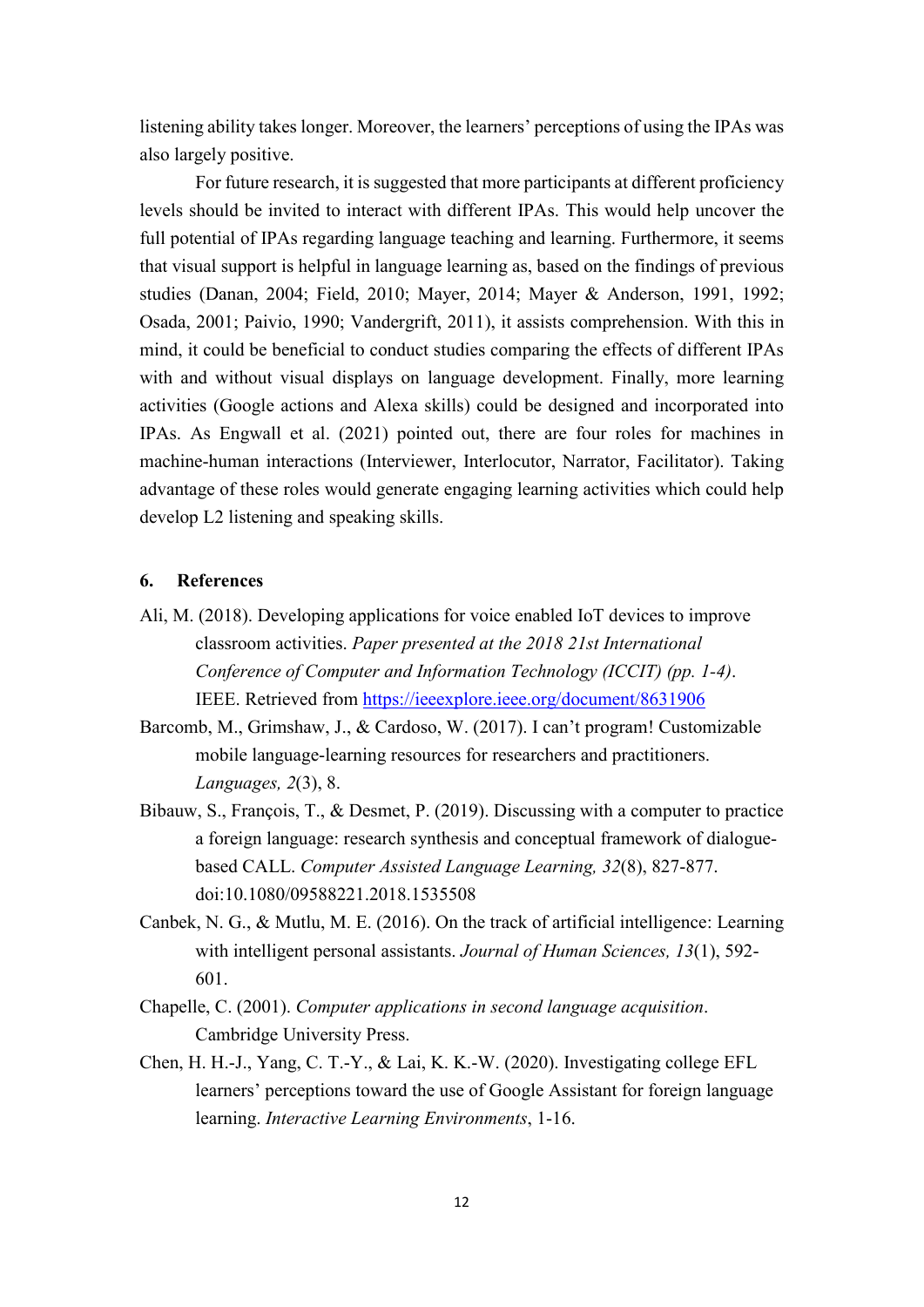- Danan, M. (2004). Captioning and subtitling: Undervalued language learning strategies. *Meta: Journal des traducteurs/Meta: Translators' Journal, 49*(1), 67-77.
- Dizon, G. (2017). Using intelligent personal assistants for second language learning: A case study of Alexa. *TESOL Journal, 8*(4), 811-830.
- Dizon, G. (2020). Evaluating intelligent personal assistants for L2 listening and speaking development. *Language Teaching and Technology, 24*(1), 16-26.
- Dizon, G. (2021). Affordances and Constraints of Intelligent Personal Assistants for Second-Language Learning. *RELC Journal*, 1-8. <https://doi.org/10.1177/00336882211020548>
- Dizon, G., & Tang, D. (2019). A pilot study of Alexa for autonomous second language learning. In F. Meunier, J. Van de Vyver, L. Bradley & S. Thouësny (Eds), *CALL and complexity – short papers from EUROCALL 2019* (pp. 107- 112). Research-publishing.net.<https://doi.org/10.14705/rpnet.2019.38.994>
- Educational Testing Service. (2018). TOEIC Speaking Proficiency Level Descriptors. Retrieved [https://www.ets.org/s/toeic/pdf/speaking-writing-score](https://www.ets.org/s/toeic/pdf/speaking-writing-score-descriptors.pdf)[descriptors.pdf](https://www.ets.org/s/toeic/pdf/speaking-writing-score-descriptors.pdf)
- Engwall, O., Lopes, J., & Åhlund, A. (2021). Robot interaction styles for conversation practice in second language learning. *International Journal of Social Robotics, 13*(2), 251-276.
- Field, J. (2010). Listening in the language classroom. *ELT journal, 64*(3), 331-333.
- Goksel-Canbek, N., & Mutlu, M. E. (2016). On the track of artificial intelligence: Learning with intelligent personal assistants. *Journal of Human Sciences, 13*(1), 592-601.
- Long, M. (1996). The role of the linguistic environment in second language acquisition. In W. C. Ritchie & T. K. Bhatia (Eds.), *Handbook of second language acquisition (pp. 413-468)*. United States of America: Academic Press, Inc.
- Mayer, R. E. (2014). Cognitive theory of multimedia learning. In R. E. Mayer (Ed.), *The Cambridge handbook of multimedia learning (pp. 31-48)*. New York: Cambridge University Press.
- Mayer, R. E., & Anderson, R. B. (1991). Animations need narrations: An experimental test of a dual-coding hypothesis. *Journal of Educational Psychology, 83*, 484-490.
- Mayer, R. E., & Anderson, R. B. (1992). The instructive animation: Helping students build connections between words and pictures in multimedia learning. *Journal of Educational Psychology, 84*, 444-452.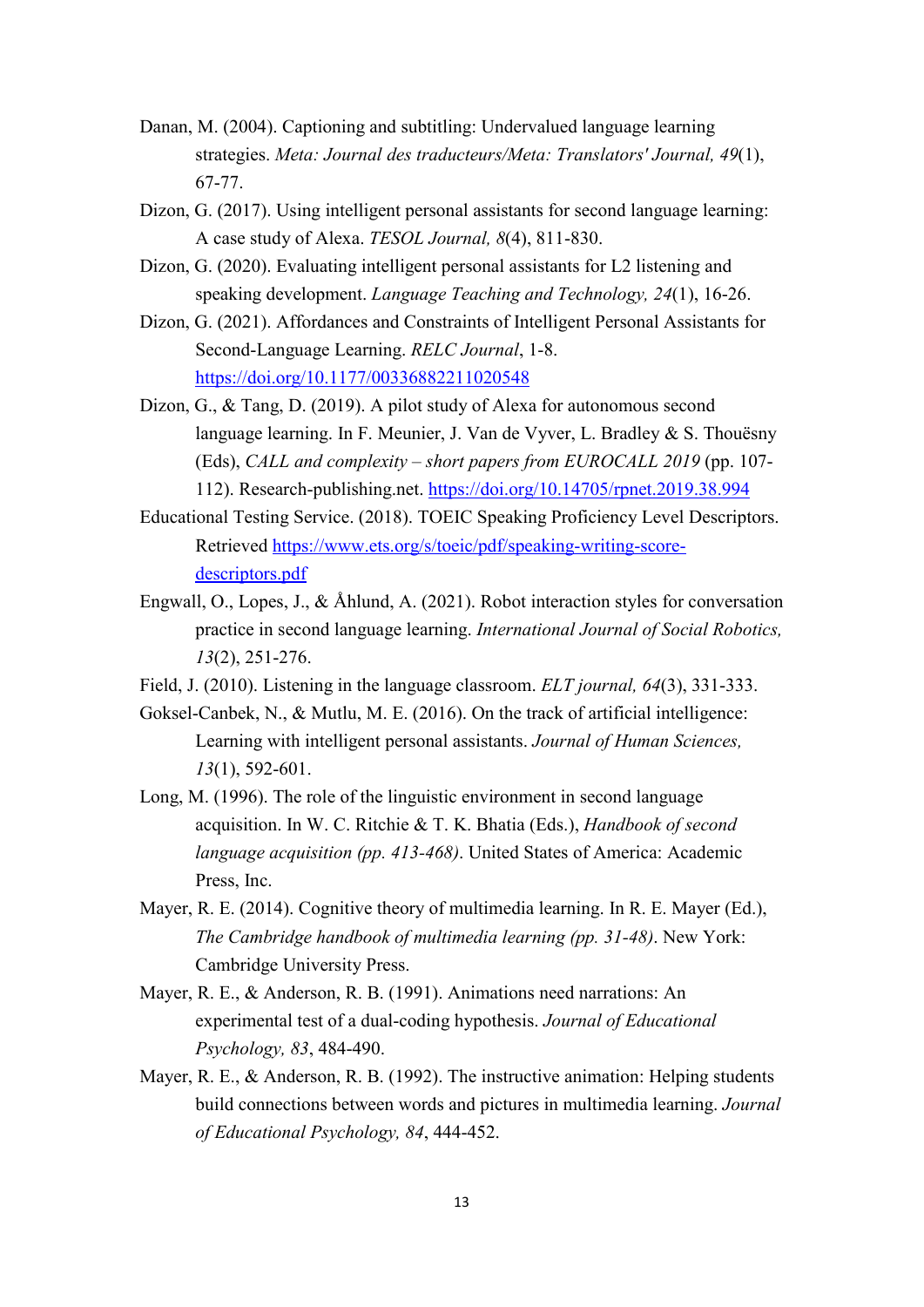- Moussalli, S., & Cardoso, W. (2016). Are commercial 'personal robots' ready for language learning? Focus on second language speech. *CALL communities and culture–short papers from EUROCALL*, 325-329.
- Moussalli, S., & Cardoso, W. (2020). Intelligent personal assistants: Can they understand and be understood by accented L2 learners? *Computer Assisted Language Learning, 33*(8), 865-890.
- Ortega, L. (2007). Meaningful L2 practice in foreign language classrooms: A cognitive-interactionist SLA perspective. In R. M. DeKeyser (Ed.), *Practice in a second language: Perspectives from applied linguistics and cognitive psychology (pp. 180–207)*. Cambridge; New York: Cambridge University Press.
- Osada, N. (2001). What Strategy Do Less Proficient Learners Employ in Listening Comprehension?: A Reappraisal of Bottom-Up and Top-Down Processing. *Journal of Pan-Pacific Association of Applied Linguistics, 5*(1), 73-90.
- Paivio, A. (1990). *Mental representations: A dual coding approach* (Vol. 45). Oxford University Press.
- Pica, T. (1992). The textual outcomes of native speaker-non-native speaker negotiation: What do they reveal about second language learning? In C. Kramsch & S. McConnell-Ginet (Eds.), *Text and context: Cross-disciplinary perspective on language study (pp. 198-237)*. Lexington, MA: D. C. Heath.
- Pica, T. (2013). From input, output and comprehension to negotiation, evidence, and attention: An overview of theory and research on learner interaction and SLA. In M. J. G. M. M. del P. Garcıa Mayo, & M. Martınez Adrian (Ed.), *Contemporary approaches to second language acquisition (pp. 49–70)*. Amsterdam: John Benjamins.
- Pollard, A., Black-Hawkins, K., Cliff-Hodges, G., Dudley, P., & James, M. (2014). *Reflective teaching in schools: Evidence-informed professional practice*. Bloomsbury Publishing.
- Pyae, A., & Scifleet, P. (2018). Investigating differences between native English and non-native English speakers in interacting with a voice user interface: A case of Google Home*.* Paper presented at *the Proceedings of the 30th Australian Conference on Computer-Human Interaction (pp. 548-553)*. Melbourne, Australia.<https://doi.org/10.1145/3292147.3292236>
- Pyae, A., & Scifleet, P. (2019). Investigating the role of user's English language proficiency in using a voice user interface: A case of Google Home smart speaker*. Paper presented at the Extended Abstracts of the 2019 CHI Conference on Human Factors in Computing Systems (pp. 1-6)*. Scotland, UK. <https://doi.org/10.1145/3290607.3313038>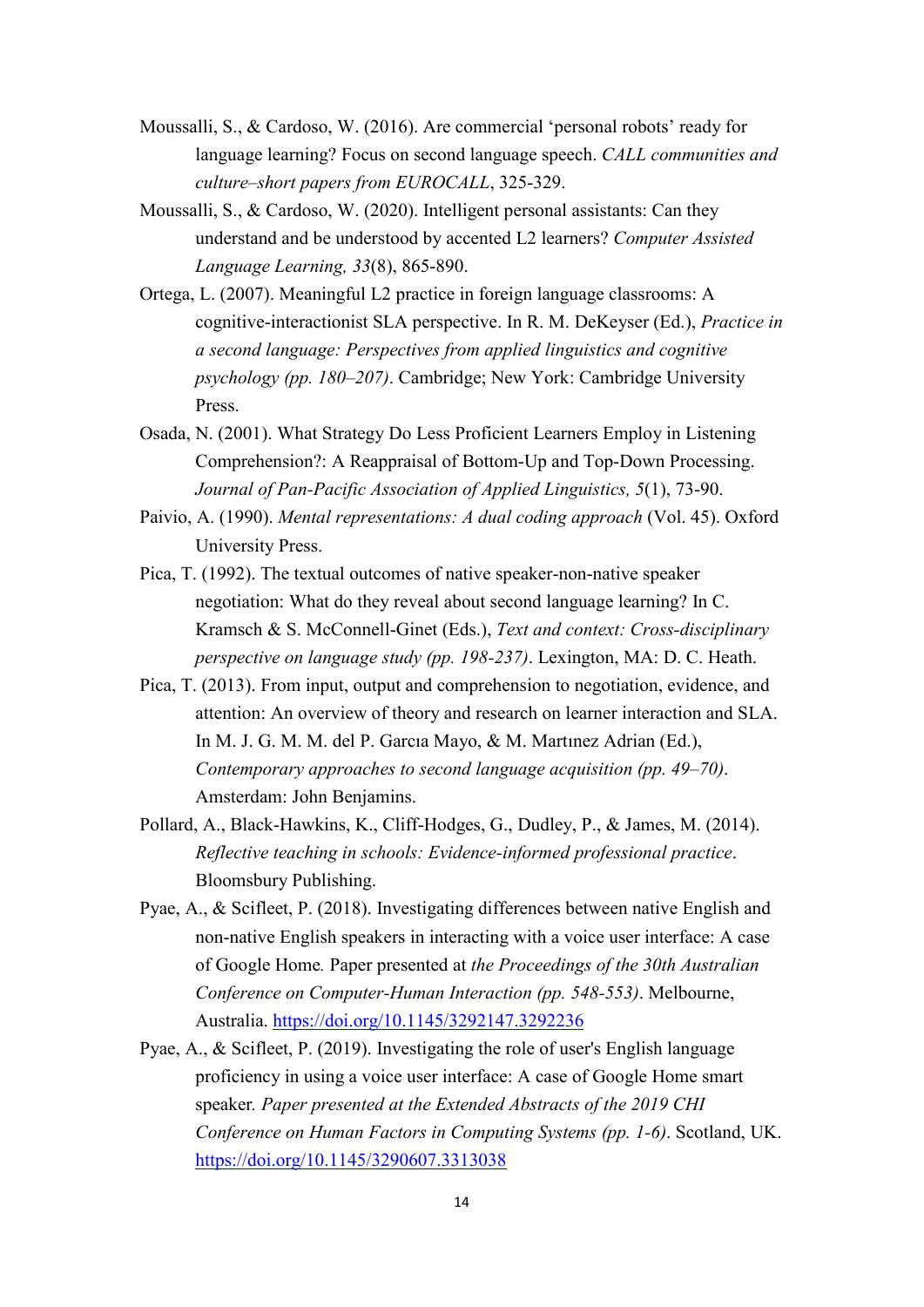- Seneff, S., Wang, C., Peabody, M., & Zue, H. (2004). Second language acquisition through human computer dialogue. *Paper presented at the 2004 International Symposium on Chinese Spoken Language Processing (pp. 341-344)*. IEEE. Retrieved from [http://citeseerx.ist.psu.edu/viewdoc/download?doi=10.1.1.121.9729&rep=rep1](http://citeseerx.ist.psu.edu/viewdoc/download?doi=10.1.1.121.9729&rep=rep1&type=pdf) [&type=pdf](http://citeseerx.ist.psu.edu/viewdoc/download?doi=10.1.1.121.9729&rep=rep1&type=pdf)
- Sing, P. B., Embi, M. A., & Hashim, H. (2019). Ask the Assistant: Using Google Assistant in classroom reading comprehension activities. *Int. J. New Technol. Res, 5*(7), 39.
- Statista©. (2021). Market share of global smart speaker shipments from 3rd quarter 2016 to 4th quarter 2020, by vendor. Retrieved from [https://www.statista.com/statistics/792604/worldwide-smart-speaker-market](https://www.statista.com/statistics/792604/worldwide-smart-speaker-market-share/)[share/](https://www.statista.com/statistics/792604/worldwide-smart-speaker-market-share/)
- Swain, M. (2005). The output hypothesis: Theory and research. In E. Hinkel (Ed.), *Handbook of research in second language teaching and learning (pp. 471– 483)*. Mahwah, NJ: Lawrence Erlbaum.
- Tagawa, T., Jin, M., & Inoue, H. (2019). *A smart speaker application to assist Japanese onomatopoeia learning: A prototype.* Paper presented at the Society for Information Technology & Teacher Education International Conference.
- Tai, T.-Y., & Chen, H. H.-J. (2020). The impact of Google Assistant on adolescent EFL learners' willingness to communicate. *Interactive Learning Environments*, 1-18.
- Underwood, J. (2017). Exploring AI language assistants with primary EFL students. *CALL in a climate of change: Adapting to turbulent global conditions-short papers from EUROCALL*, 317-321.
- Underwood, J. H. (1984). *Linguistics, Computers, and the Language Teacher. A Communicative Approach.*: Rowley, MA: Newbury House Publishers, Inc.
- Vandergrift, L. (2011). Second language listening. In E. Hinkel (Ed.), *Handbook of research in second language teaching and learning* (Vol. 2, pp. 455-471). New York and London: Routledge.
- Zhang, J., Beckmann, N., & Beckmann, J. F. (2018). To talk or not to talk: A review of situational antecedents of willingness to communicate in the second language classroom. *System, 72*, 226-239.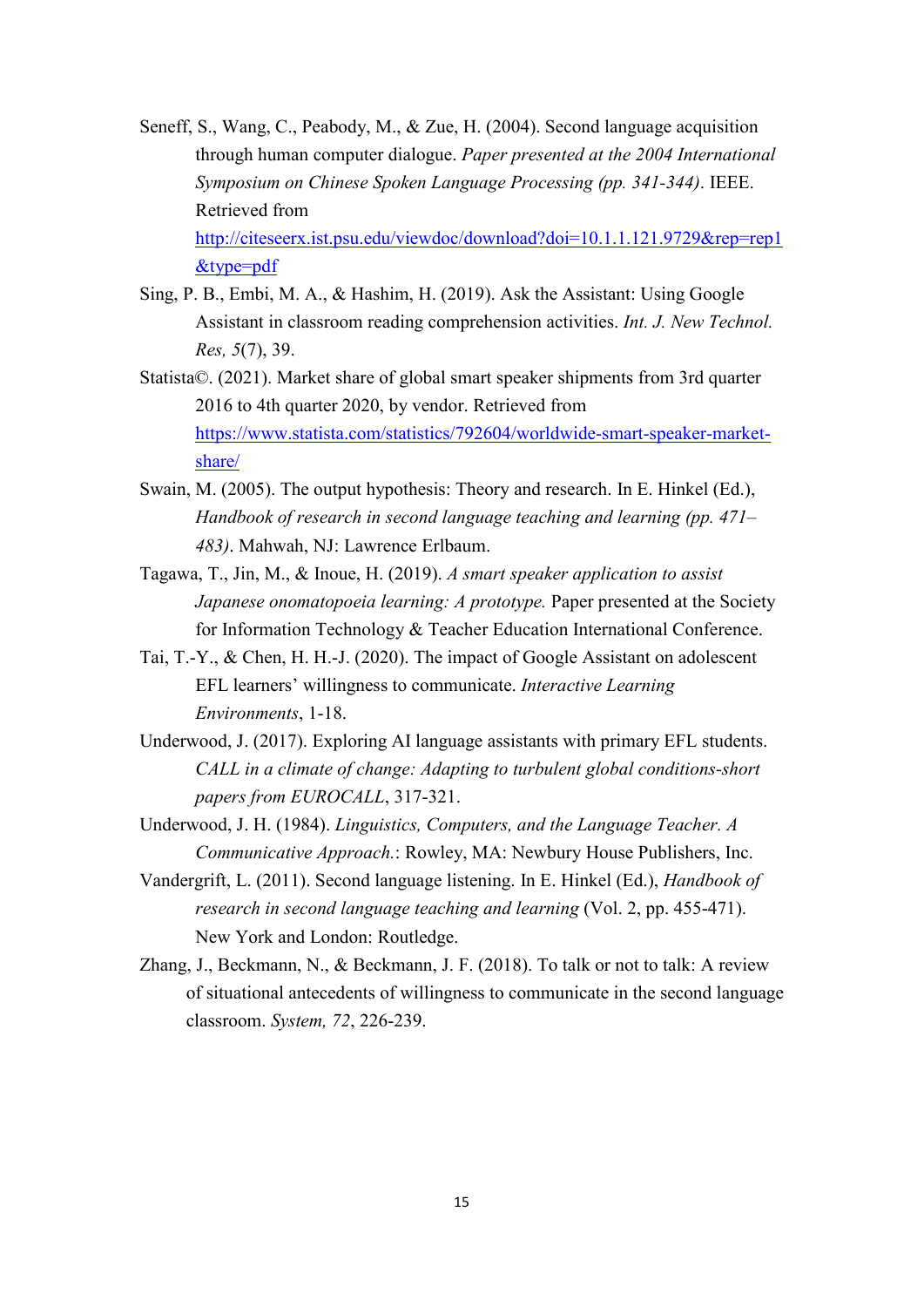m#二<br>--- 4 技部補助計畫衍生研發成果推廣資料表

日

| 期:<br>年<br>月 | 日                                                                              |
|--------------|--------------------------------------------------------------------------------|
|              | 計畫名稱:探索智能個人助理、自動語音辨識和聊天機器人技術<br>在第二語言學習中的潛力                                    |
| 科技部補助計畫      | 計畫主持人:陳浩然                                                                      |
|              | 計畫編號: MOST 109-2511-H-003-041-                                                 |
|              | 領域:                                                                            |
|              | (中文)探索智能個人助理、自動語音辨識和聊天機器人技術在                                                   |
| 研發成果名稱       | 第二語言學習中的潛力                                                                     |
|              | $(\nexists \phi \times x)$ Investigating the impact of the Amazon Alexa on the |
|              | development of L2 listening and speaking skills                                |
| 成果歸屬機構       | 發明人                                                                            |
|              | (創作人)                                                                          |
|              | (中文)                                                                           |
|              | 隨著科技的進步,智能語音助理(IPAs)已經能夠使用語音控制來                                                |
|              | 協助使用者完成各種任務。因為智能語音助理能引發對話互動,                                                   |
|              | 研究者推測它們有助於第二語言學習,尤其是發音、聽力及口說                                                   |
|              | 能力。目前,很少實驗研究探討智能語音助理對於 L2 聽力與口                                                 |
|              | 說的影響。本研究探討 Amazon Echo Show—一款熱門的智能語                                           |
|              | 音助理對於 L2 學習者聽力及口說的影響,以及學習者對該工具                                                 |
|              | 的看法。本研究將兩個班級隨機分為控制組與實驗組,控制組接                                                   |
| 技術說明         | 受一般的課程,而實驗組接受7次的 Alexa 課程(每次約50分                                               |
|              | 鐘)。實驗前後,兩組都會進行多益聽力與口說模擬測驗,實驗組                                                  |
|              | 在實驗後填寫調查他們對於智能語音助理看法的問卷。實驗結果                                                   |
|              | 發現學習者的口說有顯著差異,表示學習者可以透過與智能語音                                                   |
|              | 助理互動來提高他們的口說能力,會有如此正面的影響是因為智                                                   |
|              | 能語音助理能供更多口說機會讓學生練習目標語言,學習者表示                                                   |
|              | 智能語音助理提供更多的口語互動,同時也能降低他們的口說焦                                                   |
|              | 慮。這些正面的研究發現顯示,研究者應該進一步探索智能語音                                                   |
|              | 助理的潛力,語言教師也該嘗試將它們融入課堂。                                                         |
|              |                                                                                |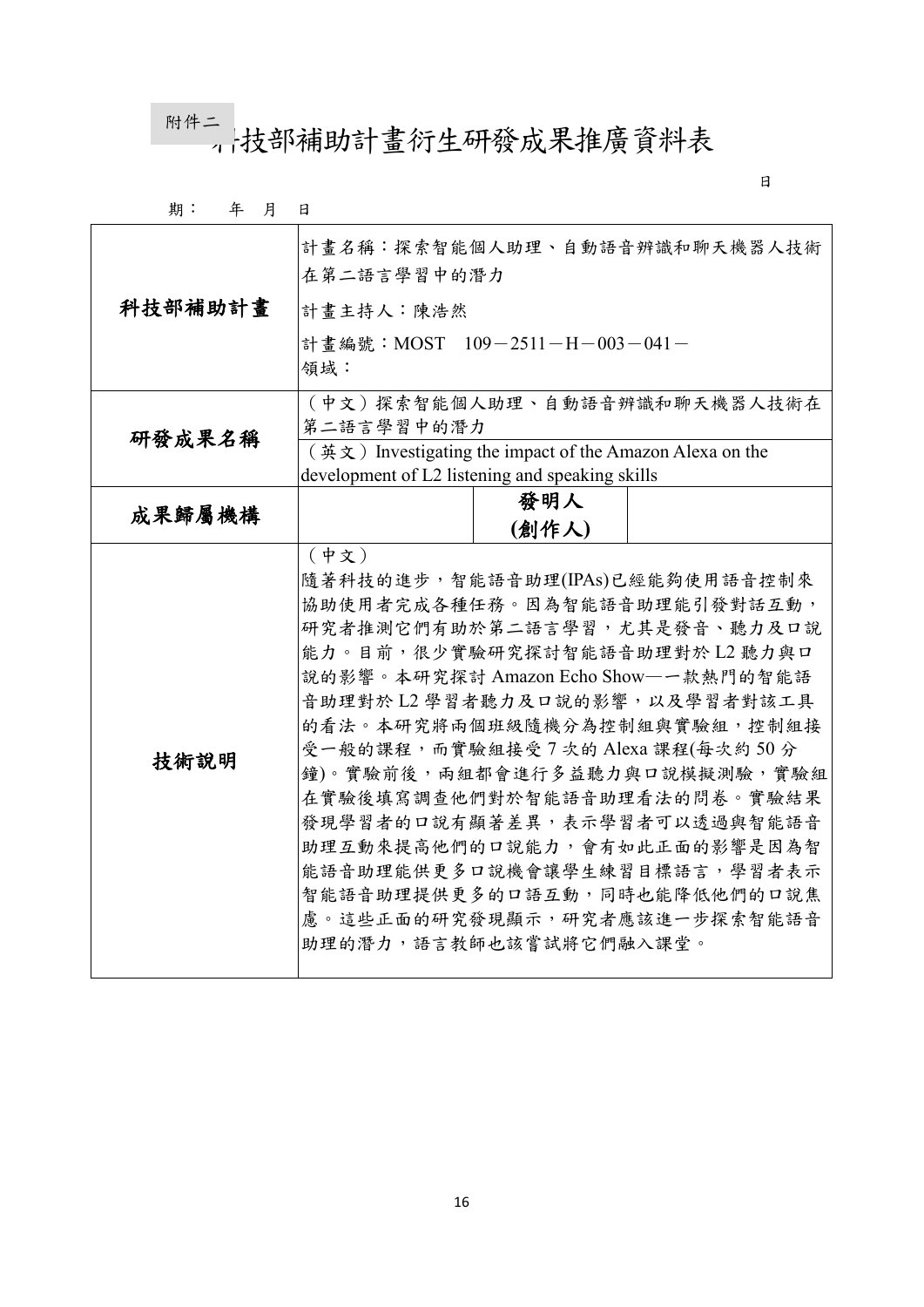|            | (英文)                                                                                                                                               |
|------------|----------------------------------------------------------------------------------------------------------------------------------------------------|
|            | With advances in technology, intelligent personal assistants (IPAs)                                                                                |
|            | have become available to assist users with a variety of tasks using                                                                                |
|            | voice commands. Because IPAs may induce dialogic interactions,                                                                                     |
|            | researchers speculated that they may benefit second language learning,                                                                             |
|            | especially regarding pronunciation, listening and speaking skills. So                                                                              |
|            | far, very few experimental studies have examined the effects of IPAs                                                                               |
|            | on the improvement of L2 listening and speaking. The present study                                                                                 |
|            | examined the effects of one popular IPA, the Amazon Echo Show, on                                                                                  |
|            | L2 learners' listening and speaking skills as well as the learners'<br>perceptions of the IPA. Two classes were recruited and randomly             |
|            | assigned as a control and an experimental group. While the control                                                                                 |
|            | group continued with their regular lessons, the experimental group                                                                                 |
|            | received seven Alexa sessions (each of around 50 minutes). Both                                                                                    |
|            | groups took mock TOEIC listening and speaking tests before and after                                                                               |
|            | the experiment and the experimental group completed a survey                                                                                       |
|            | exploring their perceptions of working with the IPA. A significant                                                                                 |
|            | difference was found regarding speaking, suggesting that learners can                                                                              |
|            | improve their speaking skills through interacting with an IPA. This                                                                                |
|            | positive effect might be because the IPA provided more speaking                                                                                    |
|            | opportunities and allowed the learners to practice the target language.<br>The learners reported that IPAs offered more oral interactions and also |
|            | reduced their speaking anxieties. These positive findings suggest that                                                                             |
|            | researchers should further explore the potential of IPAs and language                                                                              |
|            | teachers might try to incorporate them in the classroom.                                                                                           |
|            |                                                                                                                                                    |
|            | 外語學習                                                                                                                                               |
| 產業別        |                                                                                                                                                    |
|            |                                                                                                                                                    |
|            |                                                                                                                                                    |
|            | 智能個人助理如 Google assistant 及 Amazon echo 可協助外語,                                                                                                      |
|            | 尤其是聽力及口說部分。                                                                                                                                        |
| 技術/產品應用範圍  |                                                                                                                                                    |
|            |                                                                                                                                                    |
|            |                                                                                                                                                    |
|            | 提升外語聽力及口說部分                                                                                                                                        |
|            |                                                                                                                                                    |
| 技術移轉可行性及預期 |                                                                                                                                                    |
| 效益         |                                                                                                                                                    |
|            |                                                                                                                                                    |
|            |                                                                                                                                                    |
|            |                                                                                                                                                    |

註:本項研發成果若尚未申請專利,請勿揭露可申請專利之主要內容。